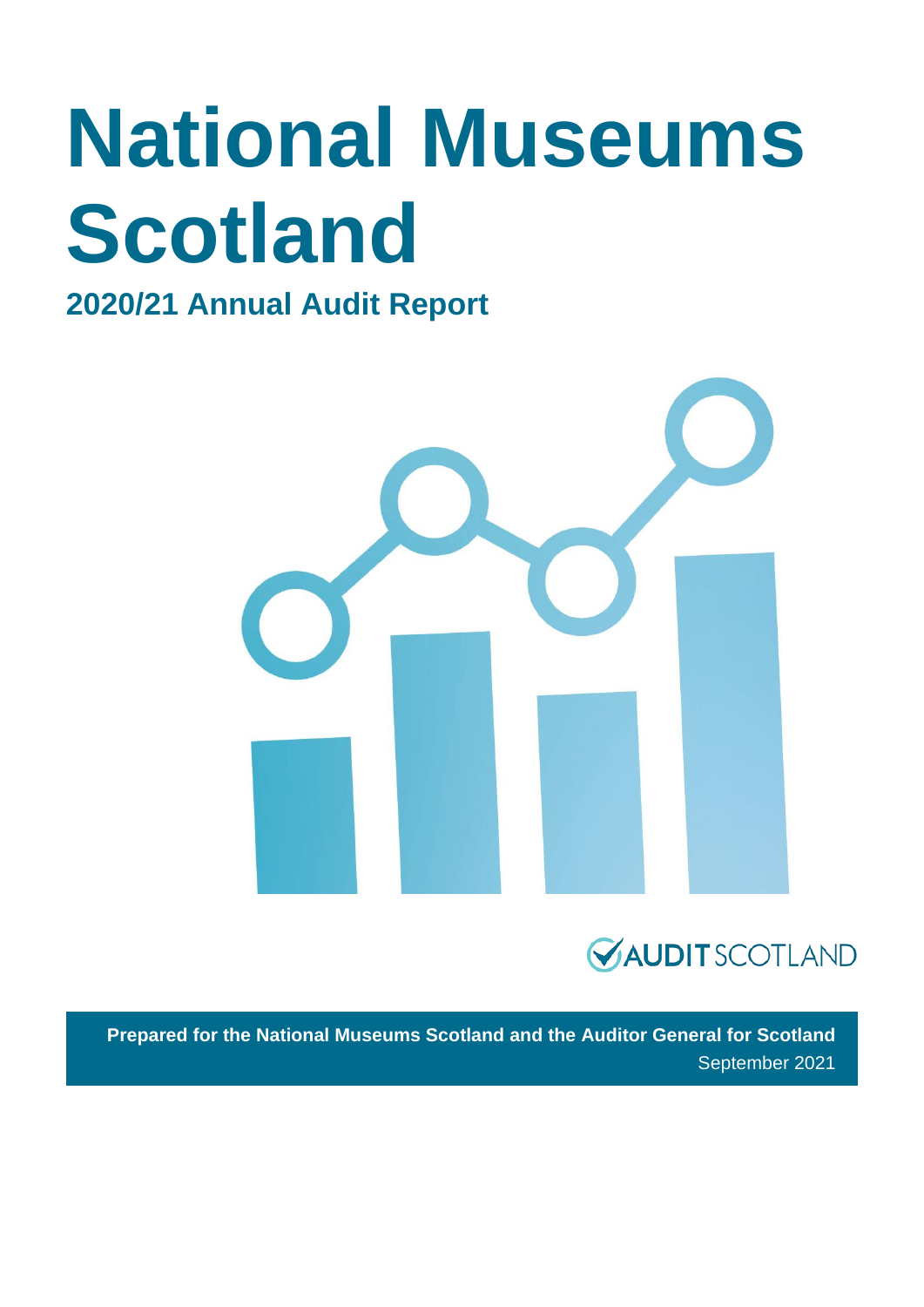### **Contents**

| Key messages                                                   | 3  |
|----------------------------------------------------------------|----|
| <b>Introduction</b>                                            | 4  |
| 1. Audit of 2020/21 annual report and accounts                 | 6  |
| 2. Financial management                                        | 10 |
| 3. Financial sustainability                                    | 13 |
| 4. Governance and transparency                                 | 14 |
| 5. Value for money                                             | 17 |
| Appendix 1. Action plan 2020/21                                | 19 |
| Appendix 2. Significant audit risks                            | 22 |
| Appendix 3. Summary of uncorrected misstatements               | 25 |
| Appendix 4. Summary of 2020/21 national performance reports 26 |    |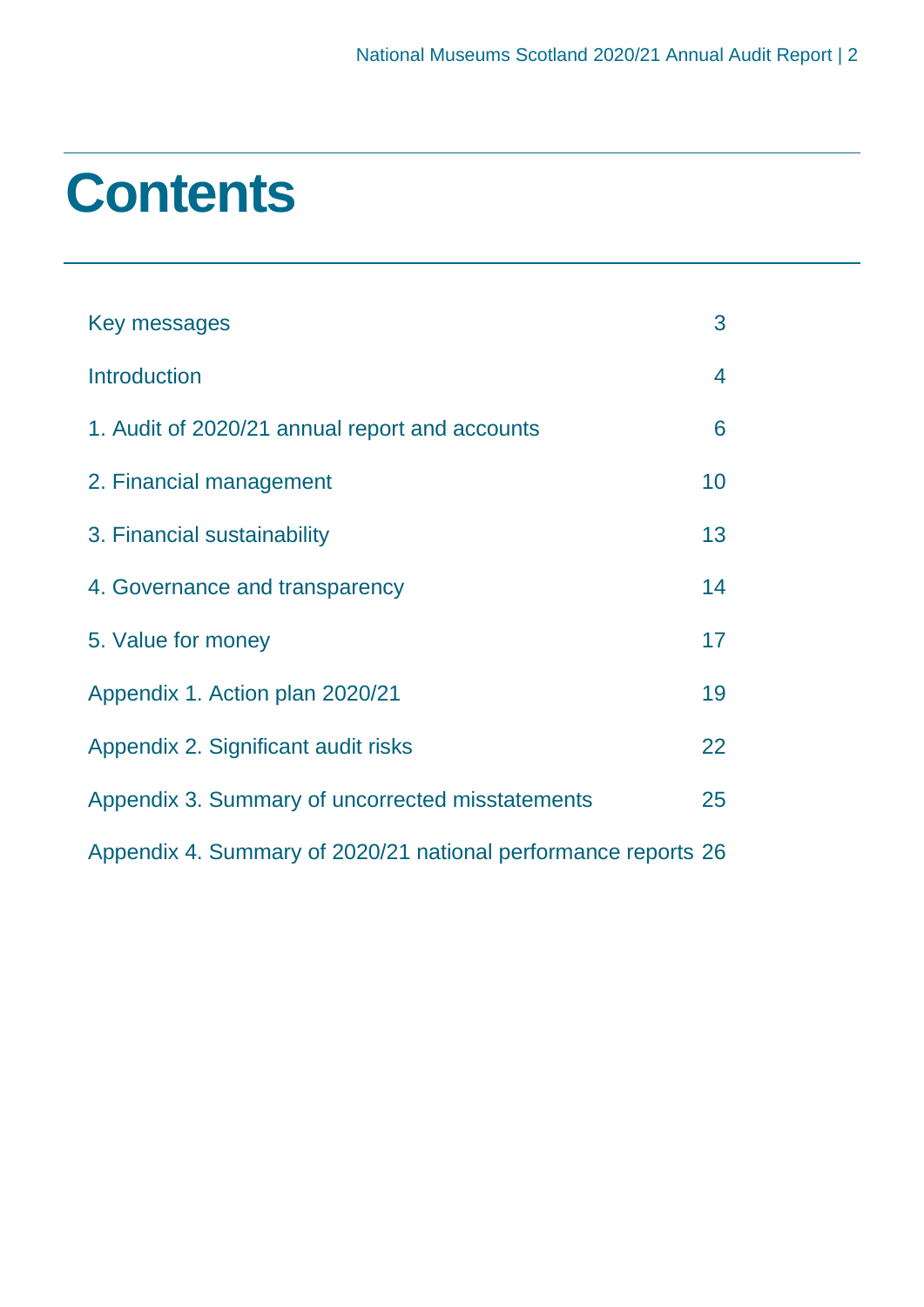### <span id="page-2-0"></span>**Key messages**

#### **2020/21 annual report and accounts**

- **1** Our audit opinions on the annual report and accounts are unmodified.
- **2** National Museums Scotland's (NMS) annual report and accounts give a true and fair view of the state of affairs of NMS and its group as at 31 March 2021.

#### **Financial management and sustainability**

- **3** There is appropriate and effective financial management in place.
- **4** NMS have adapted their systems of internal control to reflect new ways of working and have maintained standards for the prevention and detection of fraud and error.
- **5** The Covid-19 outbreak has had an impact on the short-term finances of the body. Commercial income was reduced, and operational costs were below budget as a result of the reduction in public programmes due to the closure of the museums. NMS took the opportunity to address backlog maintenance.

#### **Governance, transparency and value for money**

- **6** There are appropriate and effective governance arrangements in place.
- **7** Governance arrangements have been adapted to reflect the impact of the Covid-19 pandemic.
- **8** Performance monitoring has continued throughout 2020/21, the Covid-19 pandemic has had a significant impact on NMS's key performance indicators.
- **9** There is a well-developed performance management framework in place which supports the achievement of value for money and continuous improvement in the way services are delivered.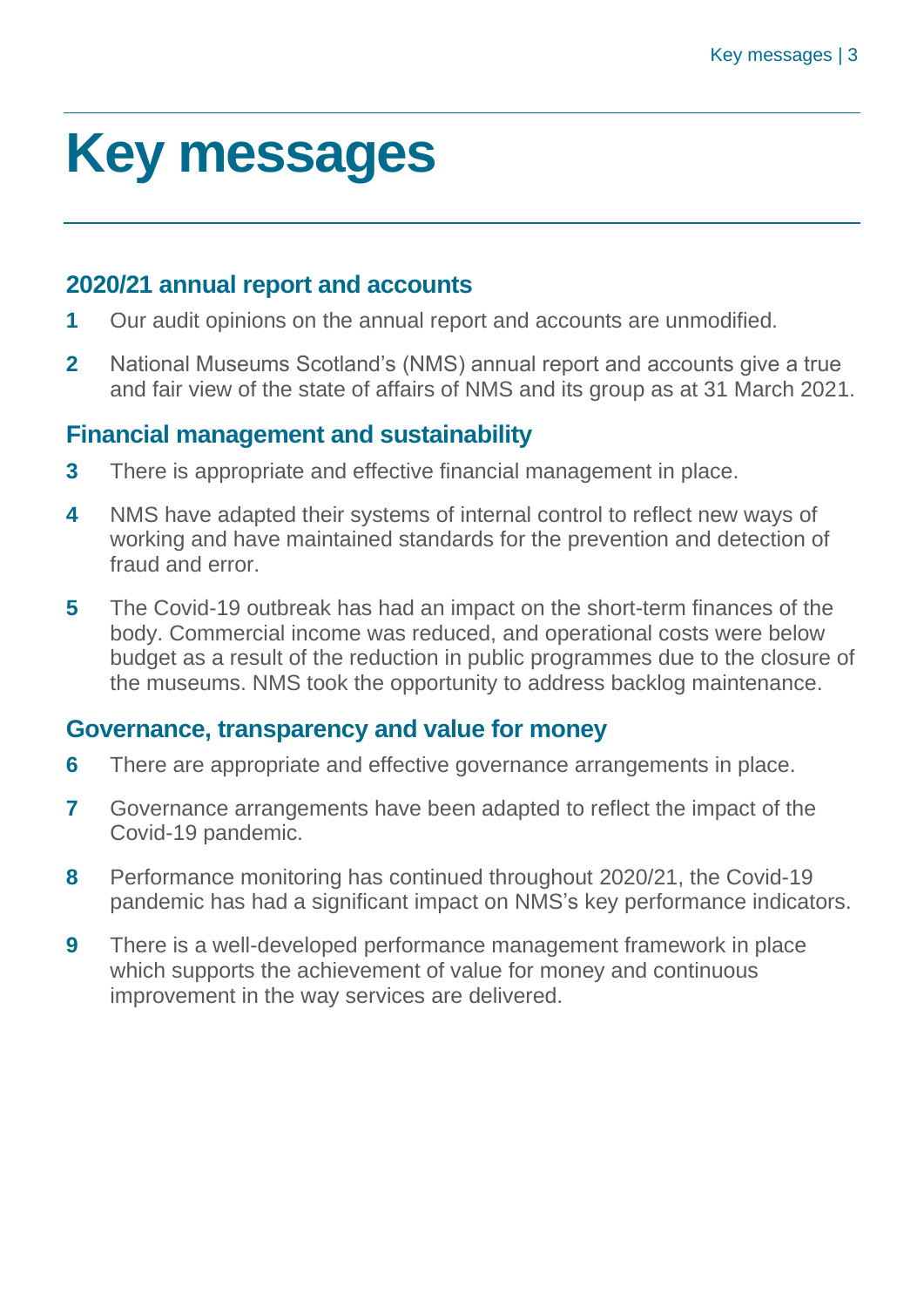### <span id="page-3-0"></span>**Introduction**

**1.** This report summarises the findings from our 2020/21 audit of National Museums Scotland (also referred to as 'NMS' throughout this report).

**2.** The scope of our audit was set out in our Annual Audit Plan presented to the 10 March 2021 meeting of the Audit and Risk Committee (ARC). This report comprises the findings from our:

- audit of NMS's annual report and accounts
- consideration of the four audit dimensions that frame the wider scope of public audit set out in the [Code of Audit Practice 2016.](http://www.audit-scotland.gov.uk/report/code-of-audit-practice-2016)

**3.** The main elements of our audit work in 2020/21 have been:

- an audit of NMS 2020/21 annual report and accounts including the issue of an independent auditor's report setting out our opinions
- a review of NMS's key financial systems
- consideration of the four audit dimensions.

**4.** The global coronavirus pandemic has had a considerable impact on NMS during 2020/21. Due to Covid-19, their four museums were closed from the beginning of the financial year until a phased reopening in August/September 2020. Museums were then closed again in December and remained closed to the end of the financial year. There was a 94% decrease of museum visits compared to the prior year. This resulted in a fall in commercial income.

#### **Adding value through the audit**

**5.** We add value to NMS through the audit by:

- identifying and providing insight on significant risks, and making clear and relevant recommendations
- sharing intelligence and good practice through our national reports [\(Appendix 4\)](#page-25-0) and good practice guides
- providing clear and focused conclusions on the appropriateness, effectiveness and impact of corporate governance, performance management arrangements and financial sustainability.

#### **Responsibilities and reporting**

**6.** NMS has primary responsibility for ensuring the proper financial stewardship of public funds. This includes preparing an annual report and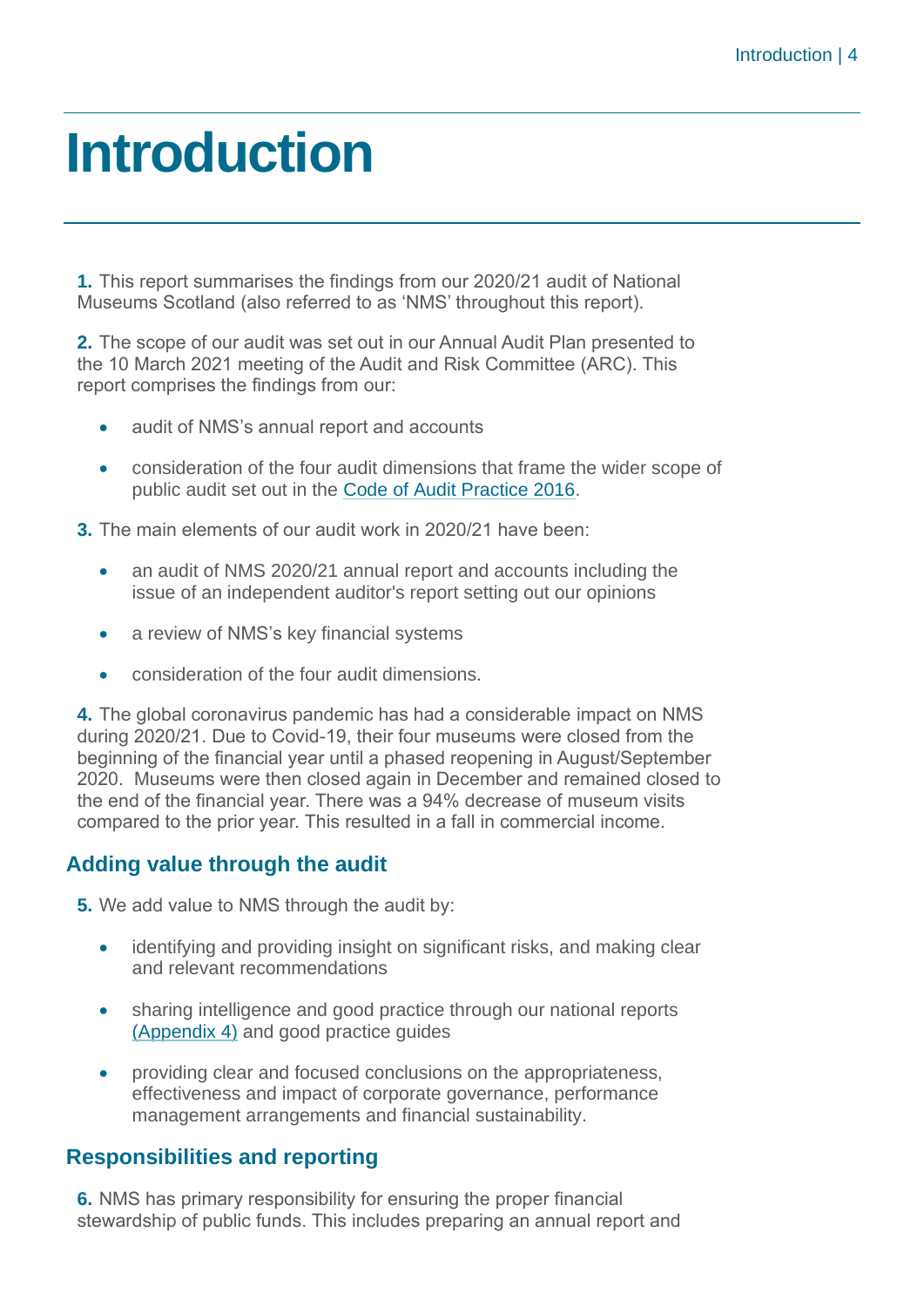accounts that are in accordance with the accounts direction from the Scottish Ministers.

**7.** NMS is also responsible for establishing appropriate and effective arrangements for governance, propriety and regularity.

**8.** Our responsibilities as independent auditor are established by the Public Finance and Accountability (Scotland) Act 2000 and the Code [of Audit Practice](https://www.audit-scotland.gov.uk/report/code-of-audit-practice-2016)  [2016,](https://www.audit-scotland.gov.uk/report/code-of-audit-practice-2016) and supplementary guidance and International Standards on Auditing in the UK. As public sector auditors we give independent opinions on the annual report and accounts. Additionally, we conclude on the appropriateness and effectiveness of the performance management arrangements, the suitability and effectiveness of corporate governance arrangements, the financial position and arrangements for securing financial sustainability. Further details of the respective responsibilities of management and the auditor can be found in the [Code of Audit Practice 2016](http://auditscotland.spideronline.co.uk/report/code-of-audit-practice-2016) and supplementary guidance.

**9.** This report raises matters from our audit. Weaknesses or risks identified are only those which have come to our attention during our normal audit work and may not be all that exist. Communicating these does not absolve management from its responsibility to address the issues we raise and to maintain adequate systems of control.

**10.** Our annual audit report contains an agreed action plan at [Appendix 1.](#page-18-0) It sets out specific recommendations, the responsible officers, and dates for implementation. It also includes any outstanding actions from last year and progress against these.

#### **Auditor Independence**

**11.** Auditors appointed by the Accounts Commission or Auditor General must comply with the Code of Audit Practice and relevant supporting guidance. When auditing the financial statements auditors must comply with professional standards issued by the Financial Reporting Council and those of the professional accountancy bodies.

**12.** We can confirm that we comply with the Financial Reporting Council's Ethical Standard. We can also confirm that we have not undertaken any nonaudit related services and therefore the 2020/21 audit fee of £24,450 as set out in our Annual Audit Plan remains unchanged. We are not aware of any relationships that could compromise our objectivity and independence.

**13.** This report is addressed to both the body and the Auditor General for Scotland and will be published on Audit Scotland's website [www.audit](http://www.audit-scotland.gov.uk/)[scotland.gov.uk](http://www.audit-scotland.gov.uk/) in due course.

**14.** We would like to thank management and staff who have been involved in our work for their cooperation and assistance during the audit.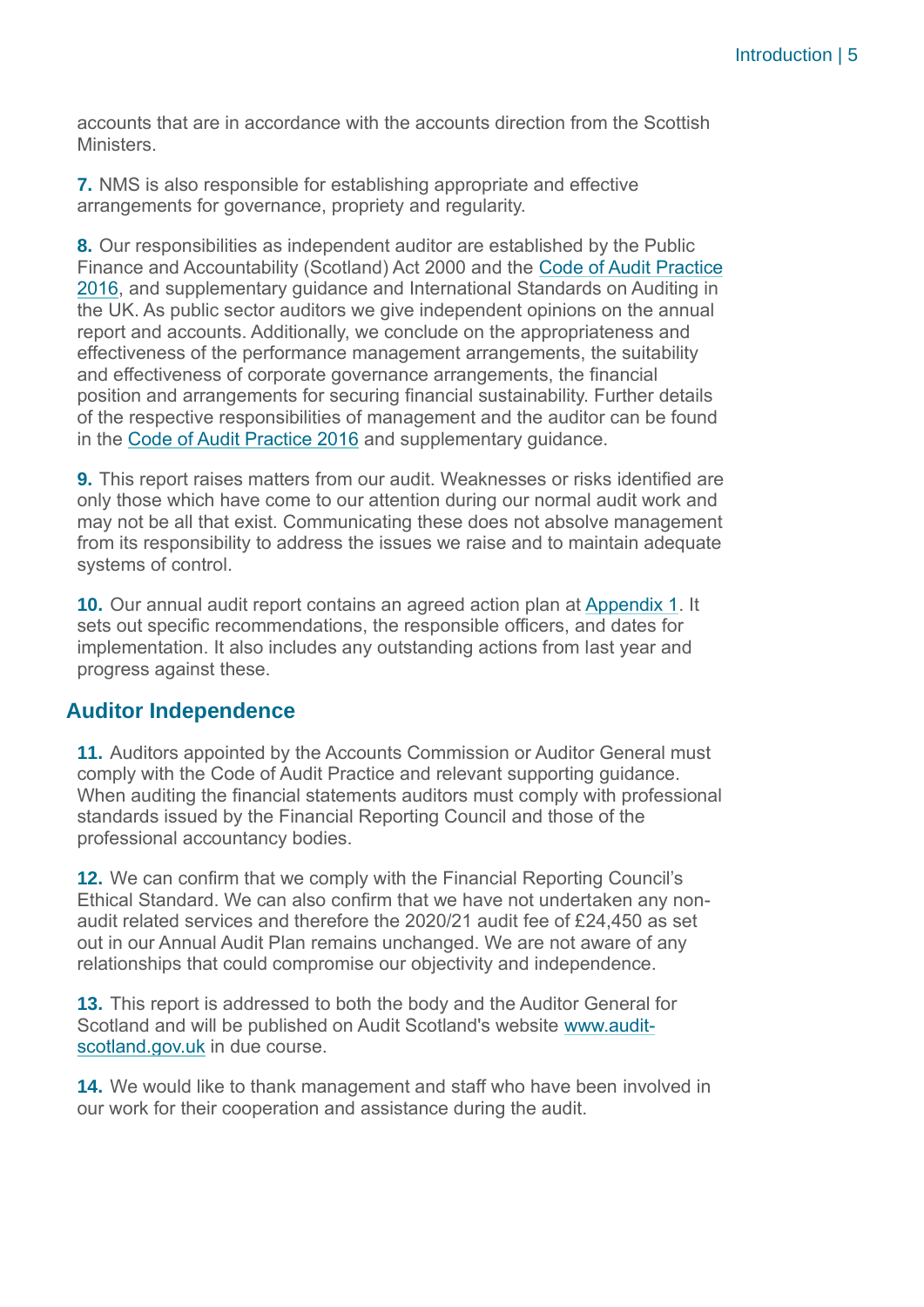## <span id="page-5-0"></span>**1. Audit of 2020/21 annual report and accounts**

The principal means of accounting for the stewardship of resources and performance

#### **Main judgements**

Our audit opinions on the annual report and accounts are unmodified.

National Museums Scotland's (NMS) annual report and accounts give a true and fair view of the state of affairs of NMS and its group as at 31 March 2021.

#### **Our audit opinions on the annual report and accounts are unmodified**

**15.** The annual report and accounts are the principal means of accounting for the stewardship of NMS's resources and its performance in the use of those resources.

**16.** The annual report and accounts for the year ended 31 March 2021 are to be approved by the Board on 21/09/2021. As reported in the independent auditor's report:

- the financial statements give a true and fair view and were properly prepared in accordance with the financial reporting framework
- expenditure and income were regular and in accordance with applicable enactments and guidance
- the information provided in the Trustees' Report and Governance Statement is consistent with the financial statements and properly prepared in accordance with legislation and guidance.

#### **The Covid-19 pandemic had a limited impact on audit evidence**

**17.** The working papers provided to support the accounts were of a good standard and the audit team received support from the finance team which helped ensure the final accounts audit process ran smoothly.

#### **There were no delays in preparing and auditing the annual report and financial statements**

**18.** The unaudited annual report and accounts were received in line with our agreed audit timetable on 21 June 2021. Covid-19 had a limited impact on the audit process.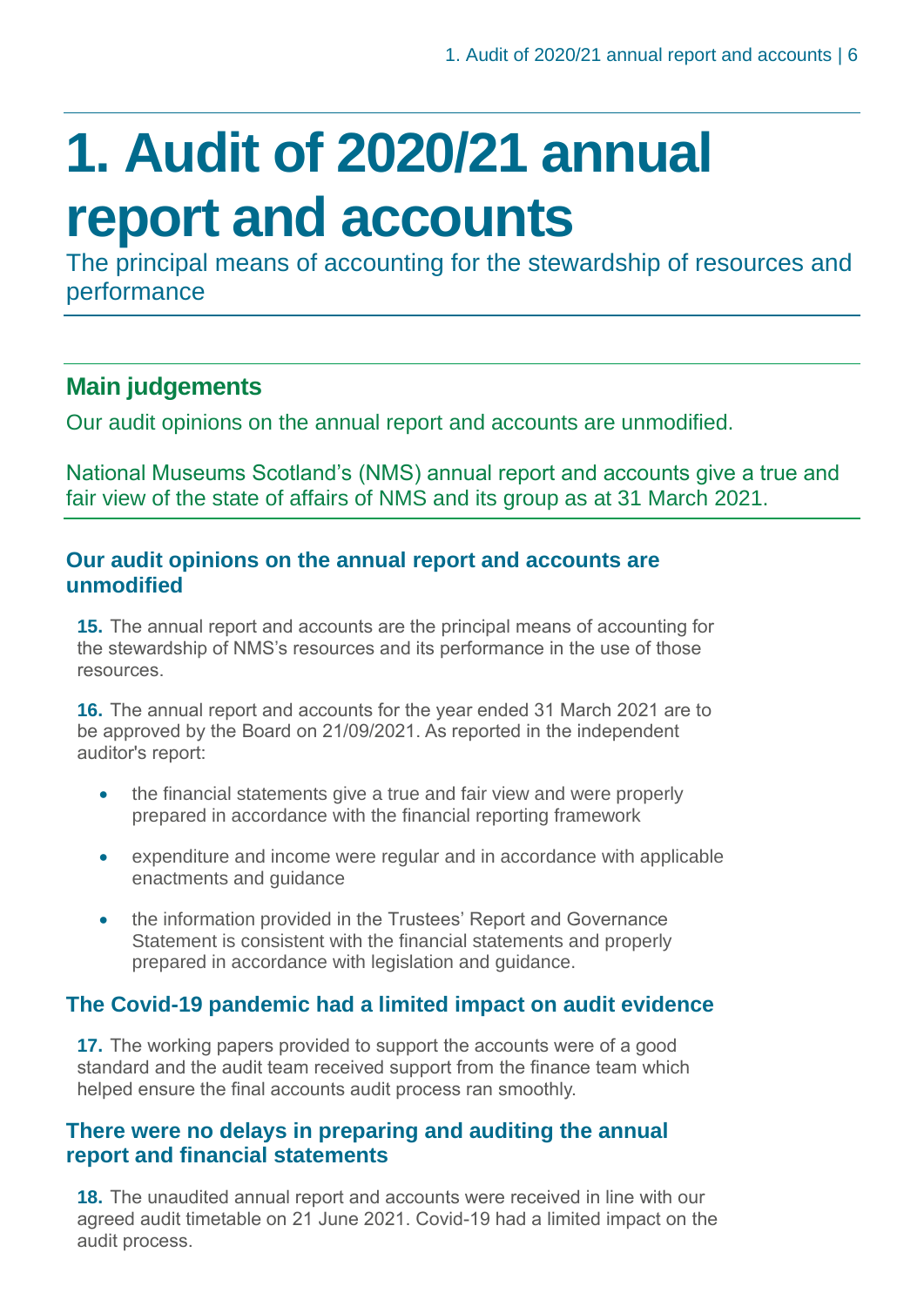#### **Whole of Government Accounts**

**19.** In accordance with the WGA guidance, we anticipate completing the required assurance statement and submitting it to the National Audit Office (NAO) by the end of September 2021, after Board approval and audit certification of NMS's annual report and accounts.

#### **Overall materiality is £1.9 million**

**20.** Our initial assessment of materiality was carried out during the planning phase of the audit. This was reviewed on receipt of the unaudited annual report and accounts and we confirmed that the levels remained appropriate. This is summarised in [Exhibit](#page-6-0) 1.

#### <span id="page-6-0"></span>**Exhibit 1 Materiality values**

| <b>Materiality level</b>   | <b>Amount</b> |
|----------------------------|---------------|
| <b>Overall materiality</b> | £1.9 million  |
| Performance materiality    | £1.4 million  |
| <b>Reporting threshold</b> | £40 thousand  |

Source: Audit Scotland

#### **[Appendix 2](#page-21-0) identifies the main risks of material misstatement and our audit work to address these**

**21.** [Appendix 2](#page-21-0) provides our assessment of risks of material misstatement in the annual report and accounts and any wider audit dimension risks. These risks influence our overall audit strategy, the allocation of staff resources to the audit and indicate how the efforts of the audit team were directed. [Appendix 2](#page-21-0) also identifies the work we undertook to address these risks and our conclusions from this work.

#### **We have significant findings to report on the annual report and accounts**

**22.** International Standard on Auditing (UK) 260 requires us to communicate significant findings from the audit to those charged with governance, including our view about the qualitative aspects of the body's accounting practices. We have reported one issue from the work done on the identified risks of material misstatement, as summarised in [Exhibit](#page-7-0) 2.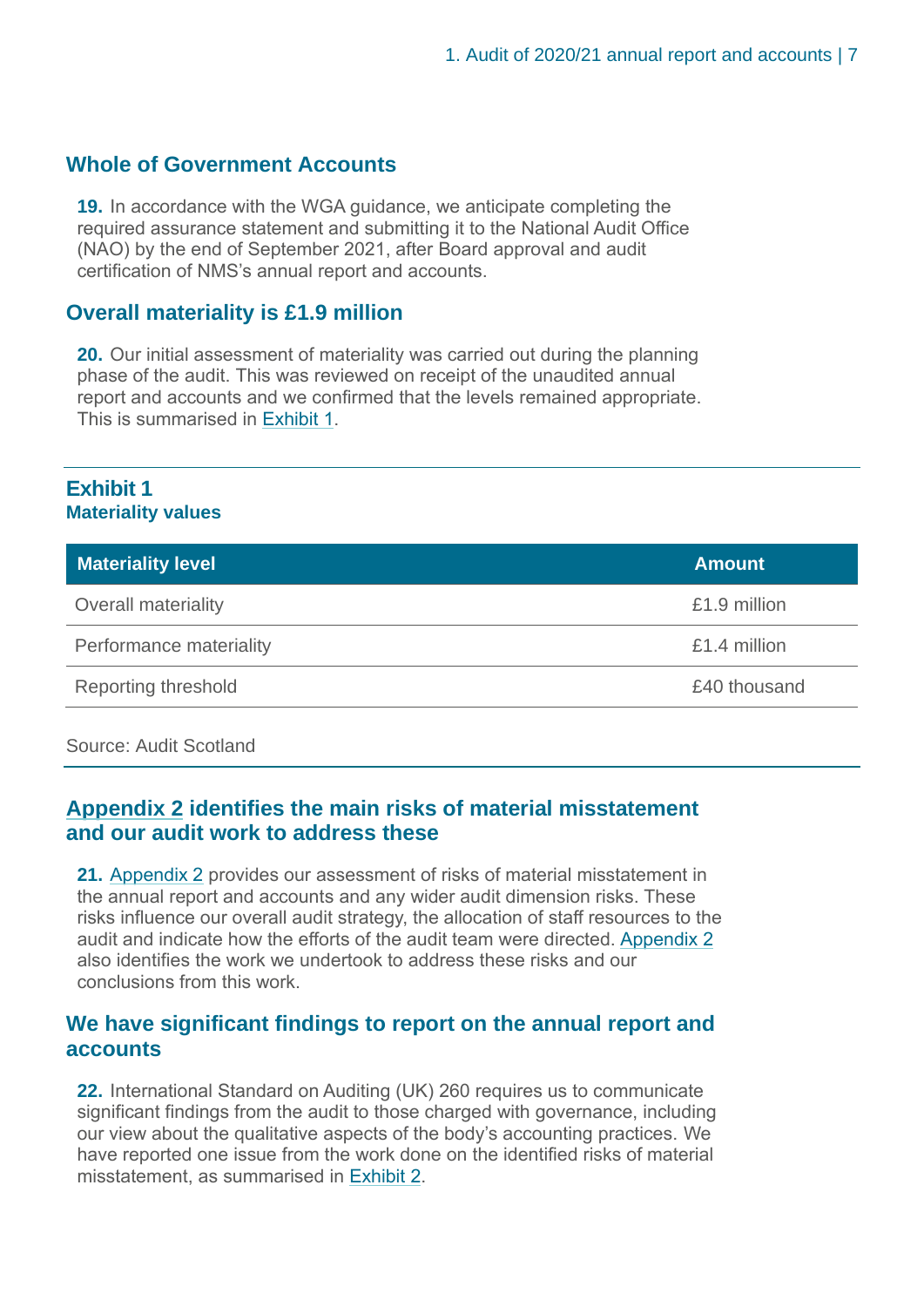charge for the year decreasing by £0.2

#### <span id="page-7-0"></span>**Exhibit 2 Significant findings from the audit of financial statements**

Building Cost Information Service (BCIS) of Royal

carried out during 2020/21 and therefore valuations at 31 March 2021 had been updated using indices. As part of our audit, we identified that the indices applied in 2020/21 were estimates from January 2020 and that more up-to-date indices should have

Institution of Chartered Surveyors (RICS) to estimate their value. A full valuation was not

been used in order to reflect current market

#### **Issue Resolution 1. Indices used for valuations required updating** As detailed in NMS's accounting policies, land and buildings are valued every five years by a professional valuer. In years when a formal evaluation has not taken place buildings are revalued annually using indices supplied by the Management obtained updated indices and the values of land and buildings at 31 March 2021 in the accounts were updated using this information. This resulted in the net book value of tangible assets decreasing by £9.6 million in the Balance Sheet and the depreciation

million.

Source: Audit Scotland

conditions.

#### **Identified misstatements above our performance materiality were adjusted in the accounts. Due to the isolated nature of the error, our audit procedures did not need to be revised.**

**23.** As reported in [Exhibit 2](#page-7-0) above, misstatements of £9.8 million were identified in the financial statements. We reviewed the nature and cause of this misstatement and have concluded that it arose from issues that have been isolated and identified in their entirety and do not indicate further systemic error.

<span id="page-7-1"></span>**24.** We also identified one item of expenditure totalling £44k relating to 2020/21 which had been included in 2021/22. The finance team advised us that this had been missed as part of the accruals process. The reason was that the invoice was processed before the outstanding purchase order report had been run. Our cut off sample covered all items above our reporting threshold, with items reviewed from the April 2021 bank statements and review of all expenditure included in periods 1 and 2 of 2021/22 financial year. We found no other instances of amounts being incorrectly classified in the period. We reviewed our audit approach to consider if additional testing was required and deemed this was not necessary as all items above clearly trivial had been selected as part of the first sample. This error has not been adjusted in the final version of the accounts. If it was adjusted, it would increase expenditure in the Statement of Financial Activities by £44k. [\(Appendix 3\).](#page-21-1)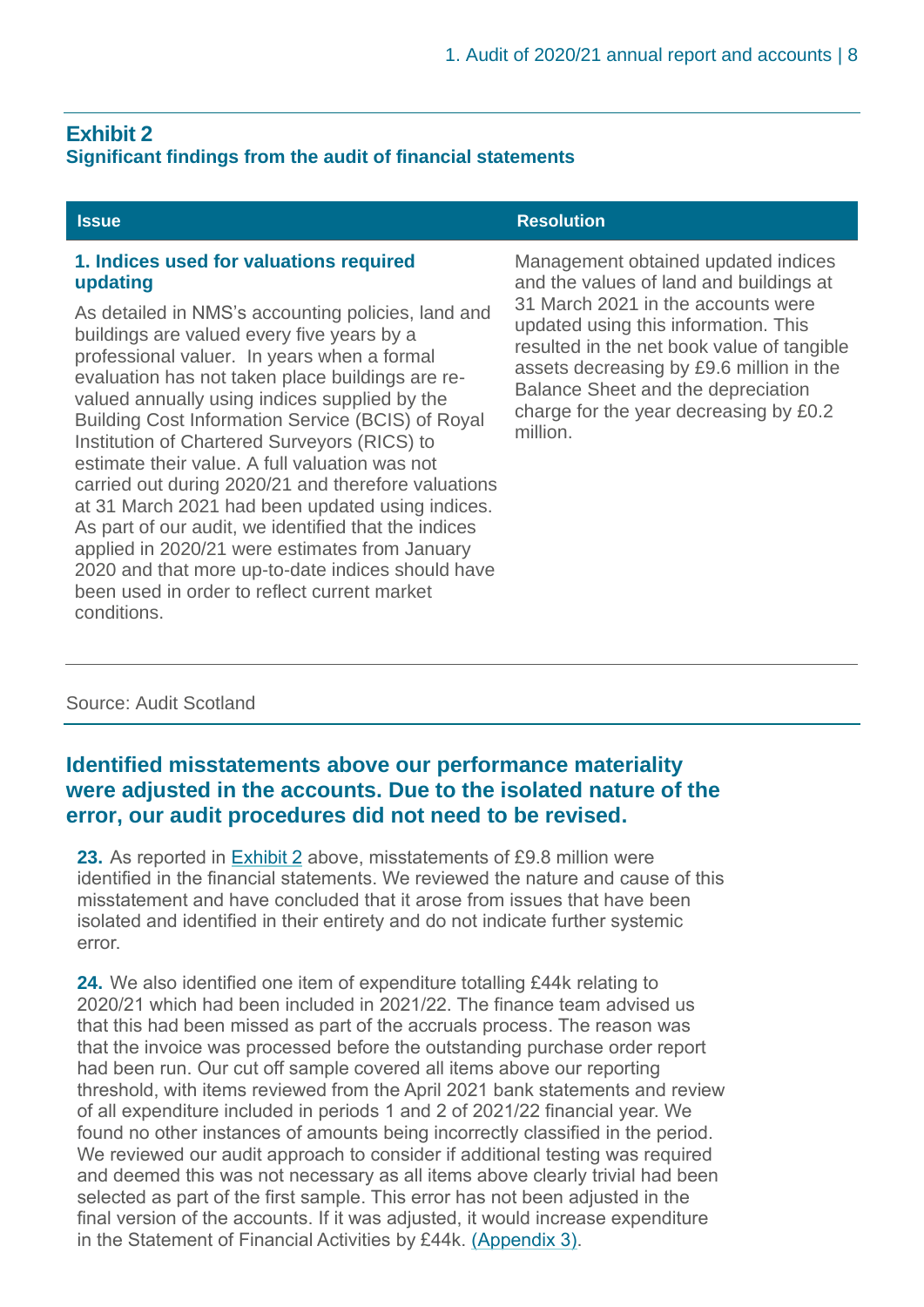**25.** It is our responsibility to request that all misstatements, other than those below the reporting threshold, are corrected, although the final decision on making the correction lies with those charged with governance considering advice from senior officers and materiality. The gross sum of the unadjusted errors is below our materiality and has not affected our opinion.

#### **Other Findings**

<span id="page-8-0"></span>**26.** Our audit work identified that NMS did not achieve Cyber Essentials Plus Re-Accreditation in 2020/21 or 2019/20. The accreditation achieved during 2018/19 expired in October 2019. See [paragraph 60.](#page-8-0)

#### **Good progress was made on prior year recommendations**

**27.** NMS has made good progress in implementing our prior year audit recommendations. For actions not yet implemented, revised responses and timescales have been agreed with management, and are set out in [Appendix](#page-18-0)  [1.](#page-18-0)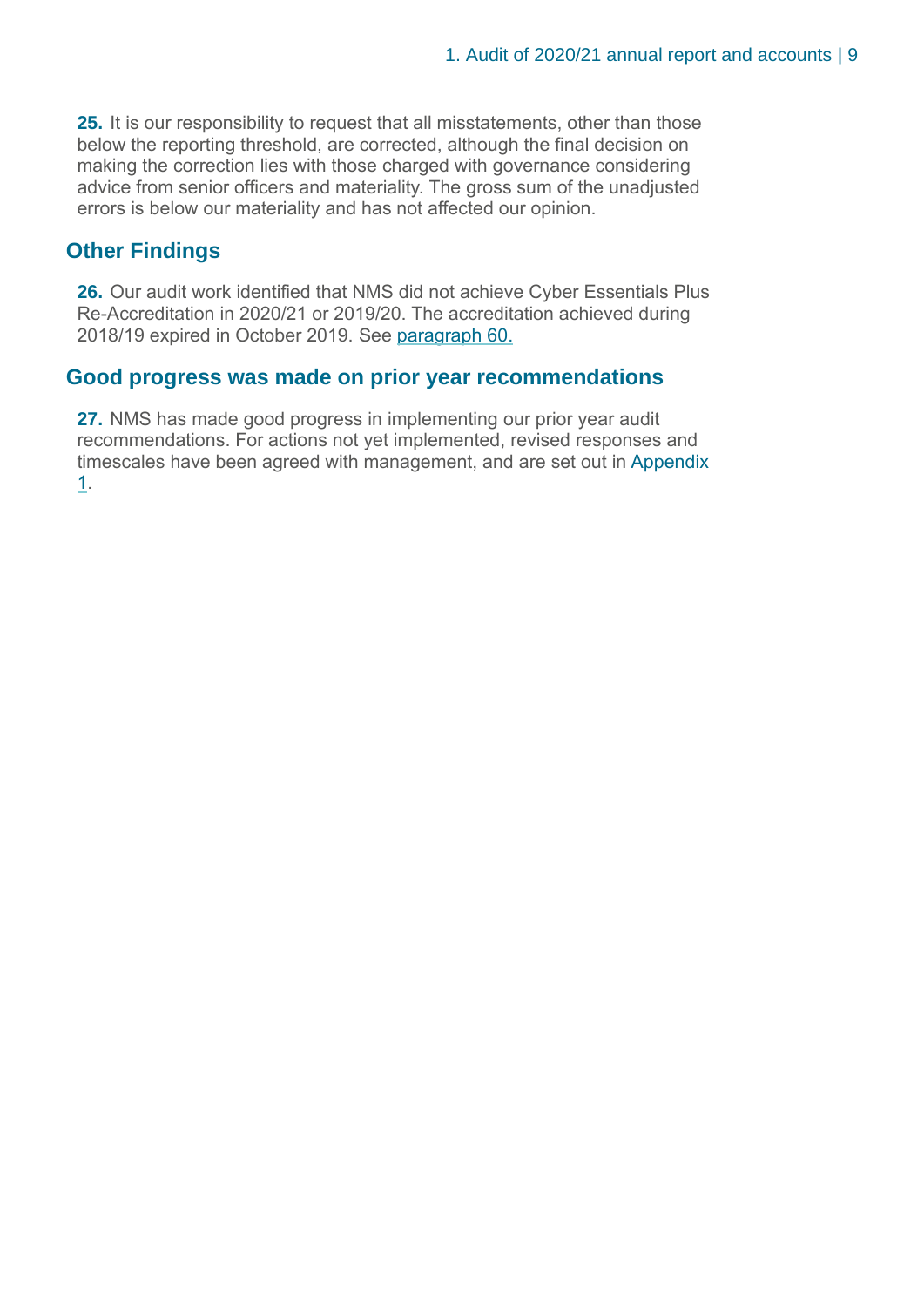## <span id="page-9-0"></span>**2. Financial management**

Financial management is about financial capacity, sound budgetary processes and whether the control environment and internal controls are operating effectively.

#### **Main judgements**

There is appropriate and effective financial management in place.

NMS have adapted their systems of internal control to reflect new ways of working and have maintained standards for the prevention and detection of fraud and error.

#### **Financial performance in 2020/21**

**28.** The main financial objective for NMS is to ensure that the financial outturn for the year is within the budget allocated by Scottish Ministers. NMS also must self-generate income and manage costs over the long-term to ensure financial sustainability.

**29.** NMS have reported an outturn of £23.677million and remained within their overall budget for 2020/21. The financial performance against Departmental Expenditure Limits (DEL) is shown in [Exhibit](#page-9-1) 3.

### <span id="page-9-1"></span>**Exhibit 3 Performance against DEL in 2020/21**

| <b>Performance</b>  | <b>Final budget</b> | <b>Outturn</b> | Over/(under)<br>spend |
|---------------------|---------------------|----------------|-----------------------|
|                     | £m                  | £m             | Em                    |
| <b>Resource DEL</b> | 22.912              | 21.827         | (1.085)               |
| <b>Capital DEL</b>  | 1.850               | 1.850          | nil                   |
| <b>Total DEL</b>    | 24.762              | 23.677         | (1.085)               |

Source: NMS 2020/21 accounts; NMS 2020/21 grant in aid letter.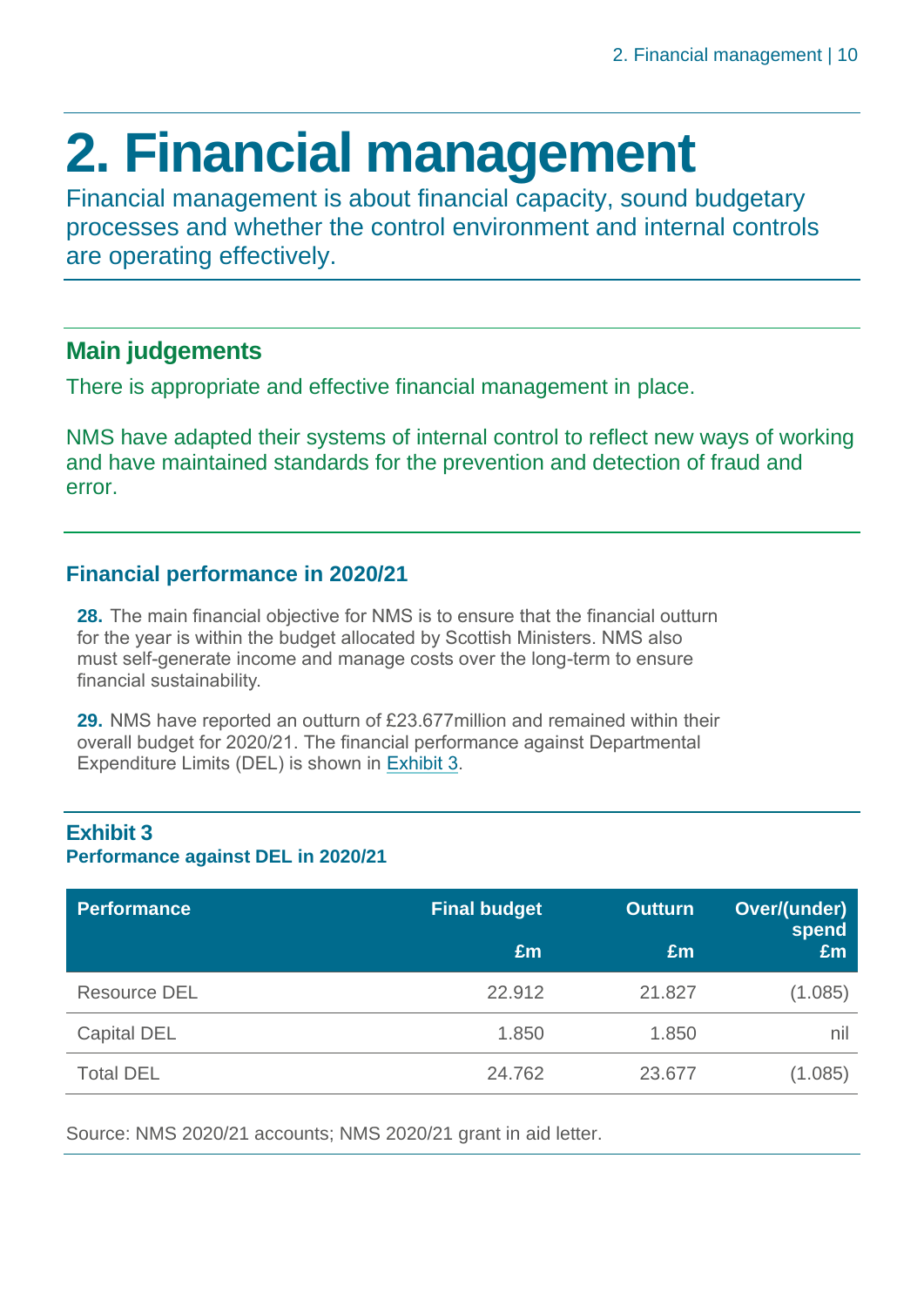#### **2020/21 Financial Position**

**30.** A large element of NMS's resource expenditure consists of staff costs, which amounted to around £16.7million. Expenditure is split into the various charitable activities of NMS, with Public Displays and Events and Estates and Buildings the most significant areas of spend. NMS's main source of income continues to be Grant in Aid funding from the Scottish Government which was approximately £23.7m (86% of overall income) in 2020/21.

**31.** NMS also recognise other income of approximately £5.4m in the Statement of Financial Activities. This consists of donations, income from charitable activities and income from other trading activities. This also includes £958k in Covid-19 support via the Coronavirus Job Retention Scheme.

#### **Budgetary processes are appropriate**

**32.** We reviewed NMS's budget setting and monitoring arrangements. From our review of budget monitoring reports, review of committee papers and attendance at Audit and Risk Committees we confirmed that senior management and trustees continue to receive regular, timely and up to date financial information on the financial position.

**33.** We concluded that NMS have sound budgetary processes that allow Board members and officers to carry out effective scrutiny of finances.

#### **Systems of internal control**

**34.** As part of our audit we identify and inspect the key internal controls in those accounting systems which we regard as significant to produce the financial statements. Our objective is to gain assurance that NMS has systems of recording and processing transactions which provide a sound basis for the preparation of the financial statements.

**35.** During our interim audit work which started in February 2021 we reviewed key financial systems and assessed controls in the general ledger, payroll and banking.

**36.** We confirmed our understanding of the key controls, carried out walkthroughs of each control and concluded that they are suitably designed to detect and/or prevent risk of material misstatement.

**37.** We concluded that the controls tested were operating effectively, except for controls over journal authorisation. Due to a restructure of the finance team, there has been a change in the reviewer process for journal entries. We identified some journals did not have evidence available to show these had been reviewed by a senior officer.

#### **Recommendation 1**

An independent review of journals should be completed and evidenced on a monthly basis by a senior officer.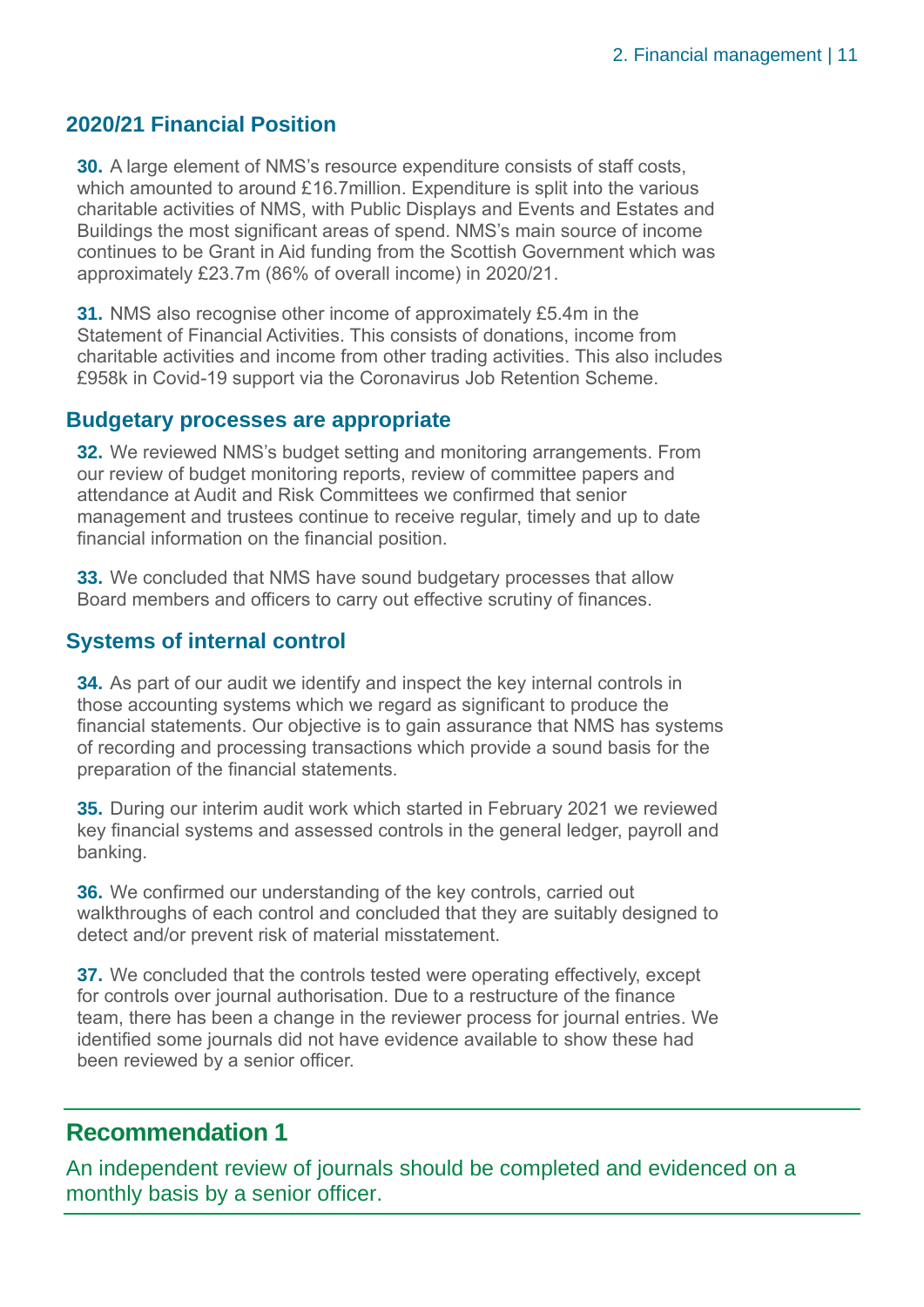#### **Internal audit**

**38.** The internal audit function is carried out by MHA Henderson Loggie. The Public Sector Internal Audit Standards (PSIAS) require the 'chief audit executive' to provide an annual internal audit opinion and report that can be used to inform the annual governance statement. The opinion provided in 2020/21 concluded that, with the exception of their review of Health & Safety, NMS has adequate and effective arrangements for risk management, control, and governance. The Health & Safety report identified areas of weakness in administration which are being addressed.

**39.** We reviewed NMS's internal audit function in terms of International Standard on Auditing (UK) 610 (Using the Work of Internal Auditors) to determine the extent to which we could use the work of internal audit. As our audit of the accounts is focused on substantive testing, we have not used the work of internal audit to support our opinion on the financial statements. We consider internal audit reports and findings to provide assurance over the wider audit dimensions we comment on later in this report.

#### **Standards of conduct and arrangements for the prevention and detection of fraud and error are appropriate**

**40.** NMS is responsible for establishing arrangements for the prevention and detection of fraud, error and irregularities. Furthermore, the Board is responsible for ensuring that its affairs are managed in accordance with proper standards of conduct by putting effective arrangements in place.

**41.** We have reviewed NMS's arrangements and concluded that these are appropriate for the prevention and detection of fraud, error and irregularities, bribery and corruption. We are not aware of any specific issues that we need to bring to your attention.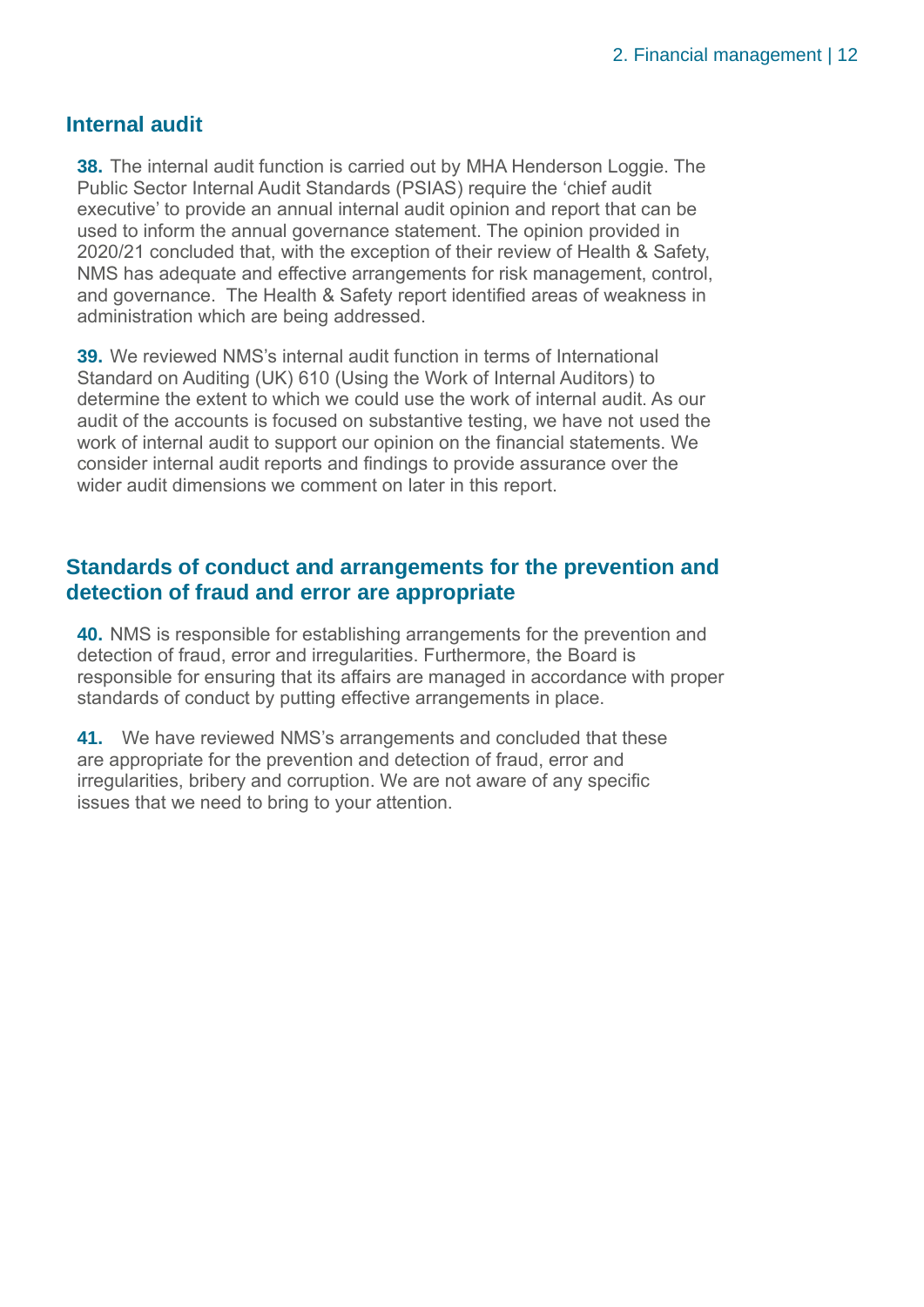## <span id="page-12-0"></span>**3. Financial sustainability**

Financial Sustainability looks forward to the medium and long term to consider whether a body is planning effectively to continue to deliver its services

#### **Main judgements**

The Covid-19 outbreak has had an impact on the short-term finances of the body. Commercial income was reduced, and operational costs were below budget as a result of the reduction in public programmes due to the closure of museums. NMS took the opportunity to address backlog maintenance.

#### **NMS's medium-term financial plan has been revised to reflect the impact of the Covid-19 pandemic**

**42.** The financial impact of the pandemic on NMS is likely to extend across several years, and this has been acknowledged in their most recent budget. Ongoing pressures on generating income out with Grant in Aid is an area of concern.

43. The draft budget for 2021/22 was presented to the Board on 24<sup>th</sup> March 2021. The budget sets out £27.235 million total expenditure in 2021/22 and income is expected to be £26.228 including £23.448 million Grant in Aid from the Scottish Government (SG). This funding will therefore remain NMS's main (89%) source of income. The £2.78 million of non-GIA revenue, includes income from self-generation, other grants, exhibitions and trading.

**44.** The budget acknowledges the uncertainties behind the figures and what the new "normal" may be. Management are confident with their ongoing scenario planning and with the continued support from the Scottish Government, they expect to provide visitors during 2021/22 a high level of service and experience.

**45.** NMS's greatest concern is in the medium to longer term. Management acknowledges the uncertainty in the future of the overall economy and continued funding. NMS will carry out a review of Philanthropic and Commercial income in 2021/22 to assess the risk in future years forecasts.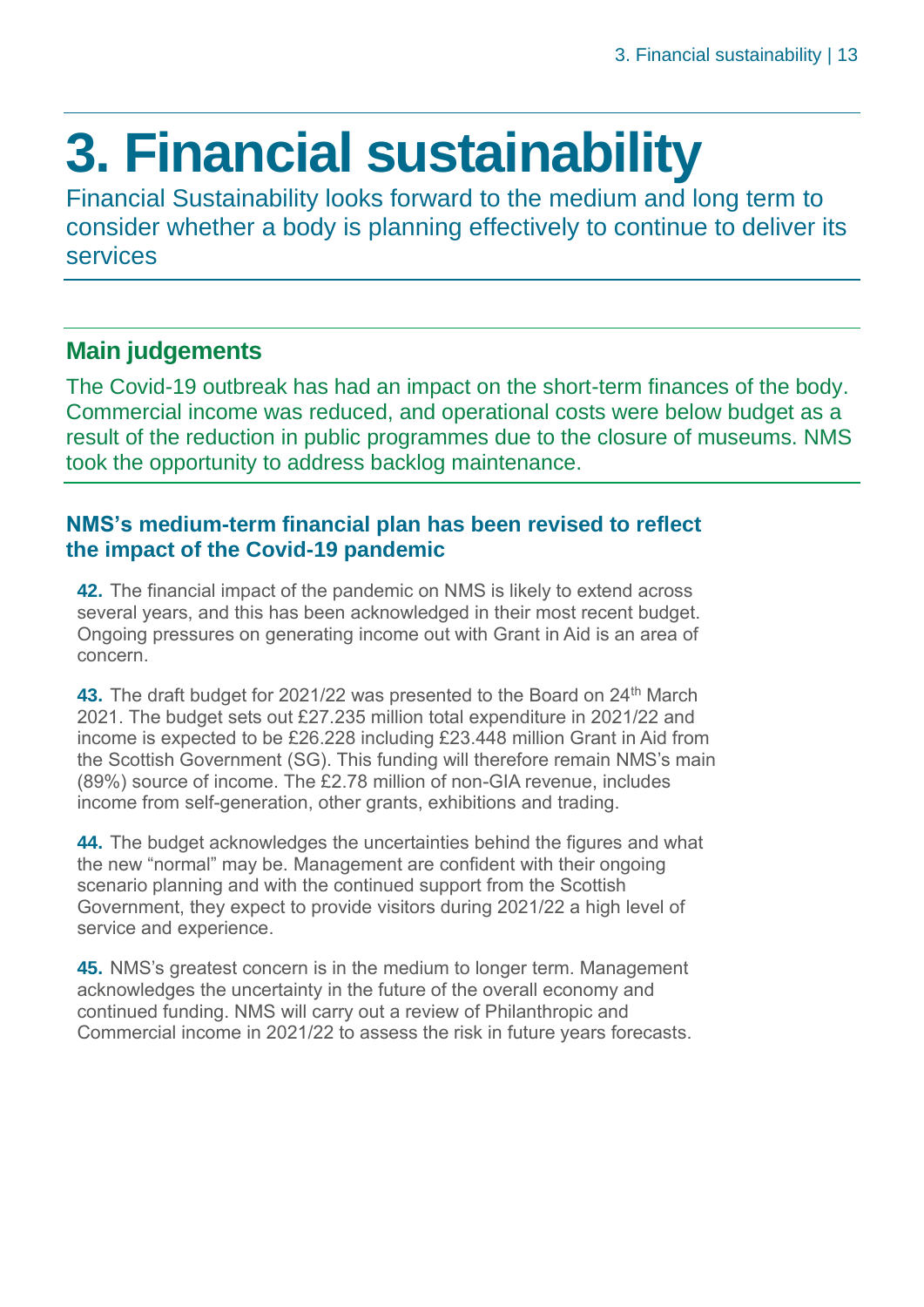## <span id="page-13-0"></span>**4. Governance and**

### **transparency**

The effectiveness of scrutiny and oversight, and transparent reporting of information

#### **Main judgements**

There are appropriate and effective governance arrangements in place.

Governance arrangements have been adapted to reflect the impact of the Covid-19 pandemic.

#### **Governance arrangements**

**46.** The National Heritage Act (Scotland) 1985 confirms that NMS's Board has responsibility to:

- Care for, preserve and add to the objects in their collections
- Secure that the objects are exhibited to and interpreted for the public
- Secure that the objects are available to persons seeking to inspect them in connection with study or research
- Generally, promote the public's awareness, appreciation and understanding of matters agricultural, archaeological, architectural, artistic, cultural, environmental, historical, industrial, military, scientific and social, both by means of the collections and by such other means, including collaboration with other institutions, as appropriate
- Provide education, instruction and advice and carry out research.

**47.** There are twelve trustees plus a Chair on the Board. All members are appointed by the Scottish Ministers.

**48.** The role of the Board is to provide leadership, direction, support and guidance to ensure NMS delivers and is committed to delivering its functions effectively and efficiently and in accordance with the aims, policies and priorities of the Scottish Ministers. The Board is supported in its governance role by the following committees:

- Audit and Risk Committee (ARC)
- Personnel and Remuneration Committee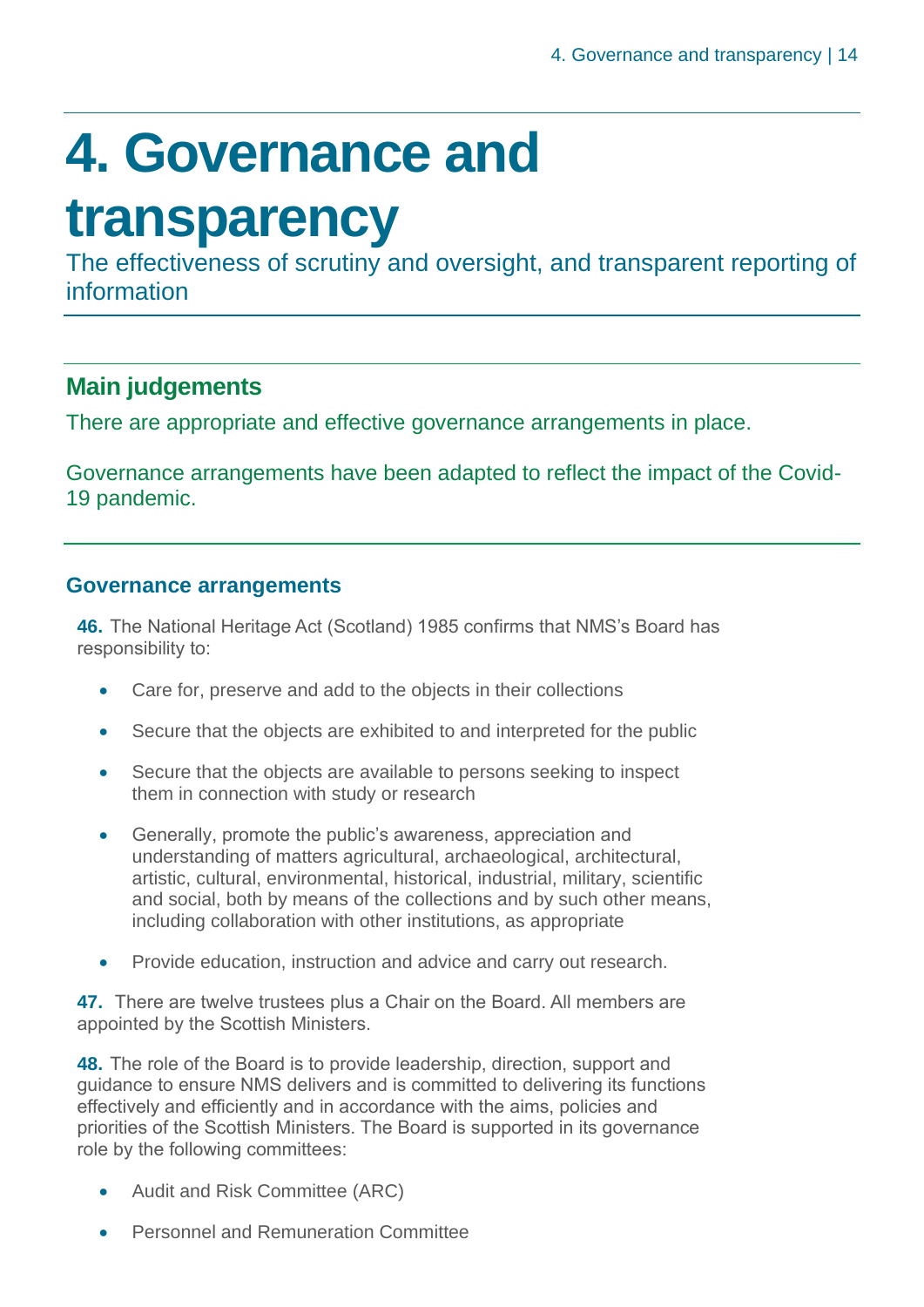- Finance Committee
- Acquisition Committee
- Nominations and Governance Committee

**49.** This committee structure is unchanged from last year. The ARC and the Personnel & Remuneration Committee have delegated responsibility for certain matters under the Scheme of Delegation.

**50.** Responsibility for delivering the strategy and operational objectives is devolved to the Director, supported by Senior Management. The Director is also the Accountable Officer for the use of public resources.

**51.** NMS is generally open and transparent in the way it conducts its business. There is scope for improvement in the publication of Board and committee reports.

**52.** From our attendance at ARC meetings, we note that committee papers are well prepared in advance of each meeting, and enough time is made available at each meeting to allow appropriate discussion of each item on the agenda. Committee members are well-prepared and provide effective scrutiny.

**53.** The impact of Covid-19 from March 2020 has been set out in NMS's annual report and accounts. We reported in last year's annual audit report on the revised governance arrangements introduced by NMS which included moving all Board and committee meetings virtually in order to maintain good governance.

**54.** We have also reviewed revisions to key financial controls as a result of Covid-19 during 2020/21. We can confirm that appropriate controls were in place and operating during the year.

#### **Openness and transparency**

**55.** There is an increasing focus on how public money is used and what is achieved. In that regard, openness and transparency supports understanding and scrutiny. Transparency means that the public have access to understandable, relevant and timely information about how the Board is taking decisions and how it is using resources such as money, people and assets.

**56.** The Board meetings are in private and a public annual review meeting is held. Board and other committee papers are not made publicly available.

**57.** As raised in prior year Annual Audit Reports, National Museums Scotland should consider improving the transparency of its functions to aide scrutiny by members of the public and wider society.

#### **Cyber Security**

**58.** The Scottish Government issued a Public Sector Action Plan on Cyber Resilience in November 2017. This requires all public sector bodies to carry out a review to ensure their cyber security arrangements are appropriate.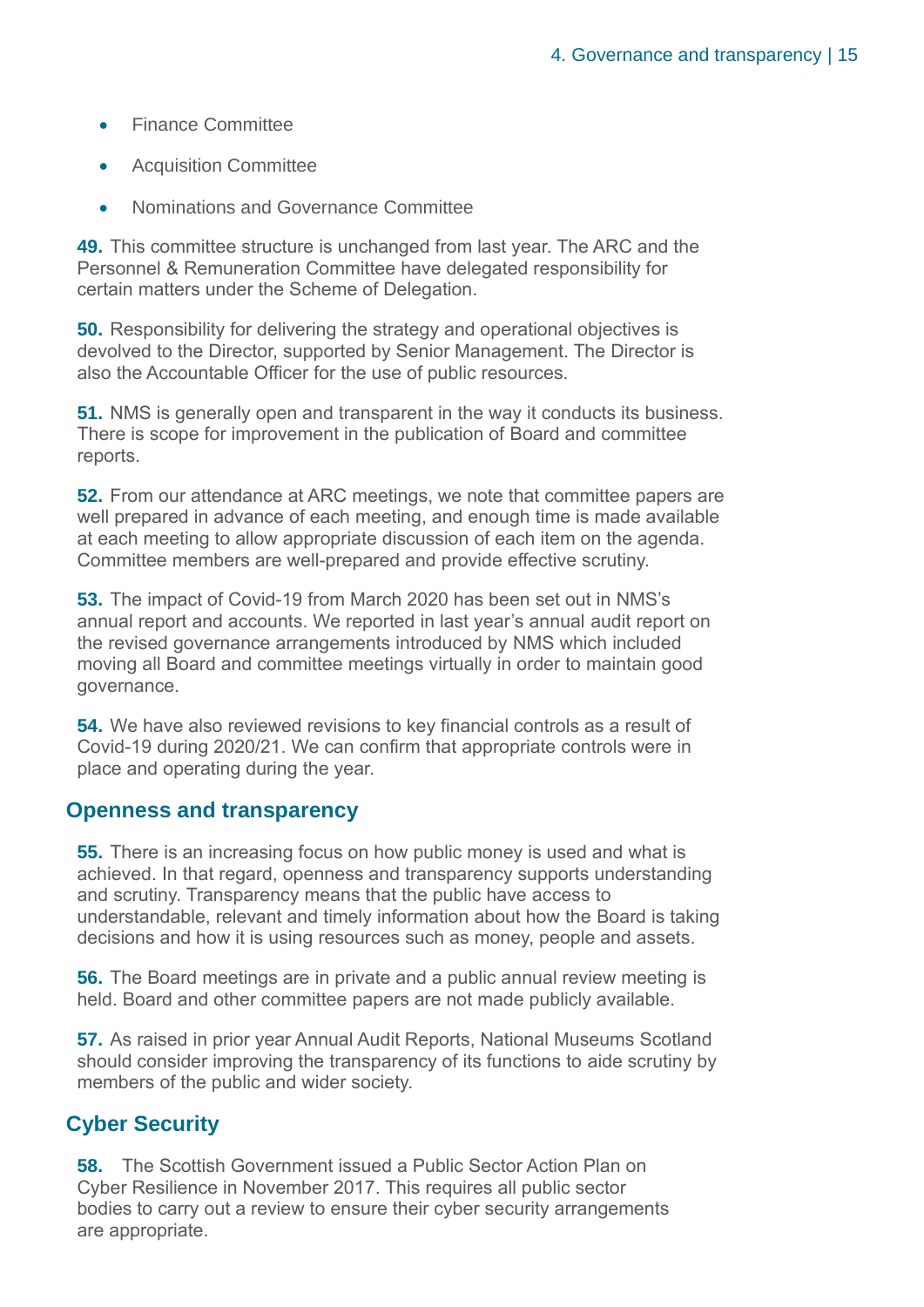**59.** In 2018/19 we reported NMS had achieved Cyber Essentials Plus accreditation. The re-accreditation had not been achieved in 2019/20 and has not been achieved for 2020/21. The closure of museums in March 2020 delayed the ongoing IT improvements as the infrastructure-based improvements required direct access to the site, which was not possible. NMS noted the requirements for the Cyber Essentials accreditation are largely based on keeping onsite computers up to date. Management were in the process of upgrading PCs from Windows 7 to Windows 10 and completing other Cyber Essentials work when the museums were closed due to the Covid-19 pandemic. NMS's focus during the return period has been on other aspects such as remote access for home workers.

**60.** Management expects to re-engage with Cyber Essentials accreditation once they have finished establishing secure remote access for home workers and expect to complete it once they have the opportunity to work through all the machines onsite.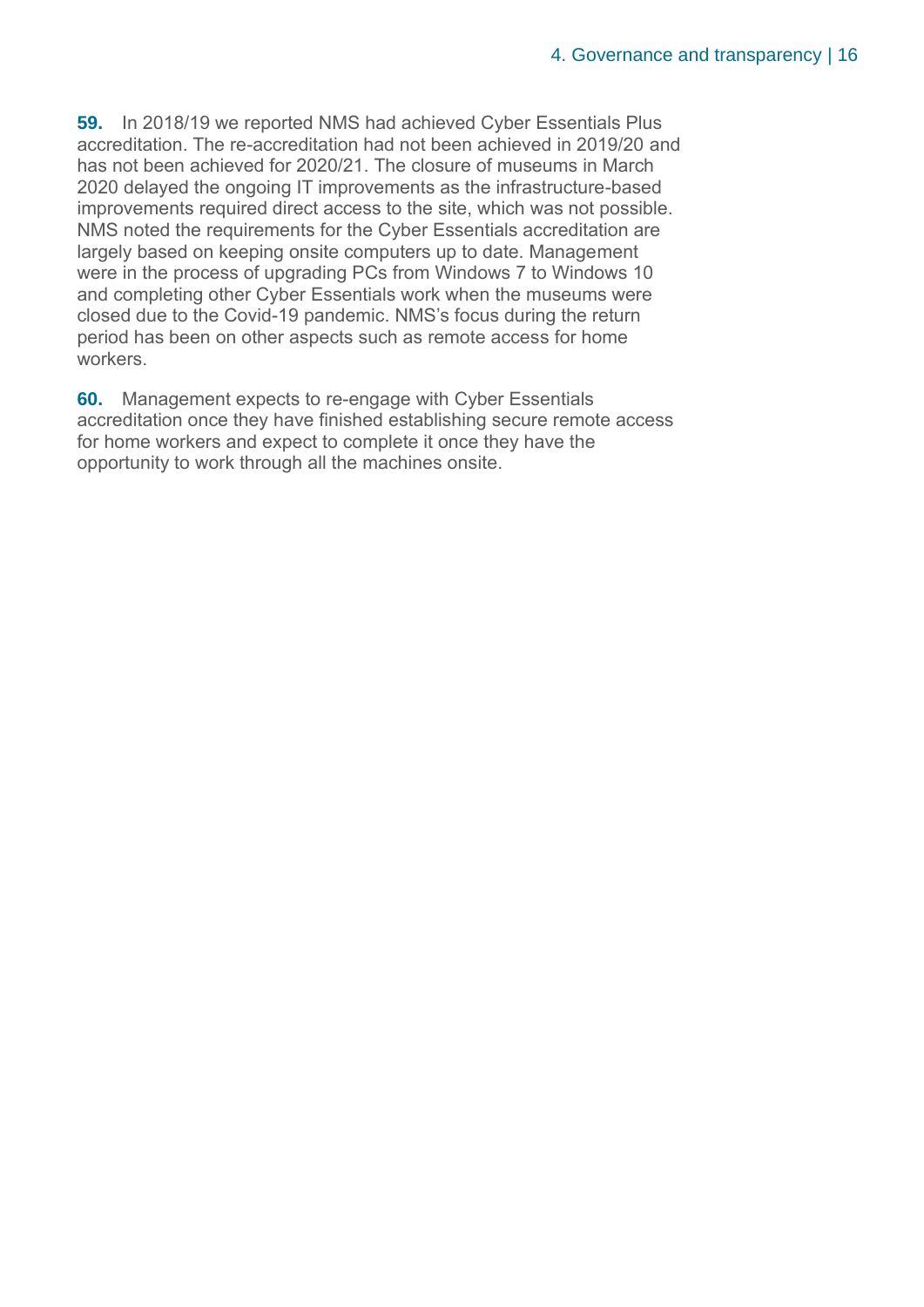### <span id="page-16-0"></span>**5. Value for money**

Using resources effectively and continually improving services

#### **Main judgements**

Performance monitoring has continued throughout 2020/21, the Covid-19 pandemic has had a significant impact on NMS's key performance indicators.

There is a well-developed performance management framework in place which supports the achievement of value for money and continuous improvement in the way services are delivered.

#### **NMS has satisfactory best value arrangements and good performance reporting in place**

**61.** [Ministerial guidance to Accountable Officers](https://www.gov.scot/publications/best-value-public-services-guidance-accountable-officers/) for public bodies and the [Scottish Public Finance Manual](https://www.gov.scot/publications/scottish-public-finance-manual/best-value/best-value/) (SPFM) sets out the accountable officer's duty to ensure that arrangements are in place to secure best value. The guidance sets out the key characteristics of best value and states that compliance with the duty of best value requires public bodies to take a systematic approach to self-evaluation and continuous improvement.

**62.** From our discussions with officers, review of Board and committee papers and attendance at committee meetings, we conclude that NMS has satisfactory best value arrangements and performance reporting in place.

#### **Performance Management**

**63.** NMS's performance is monitored by the Board against several performance targets which support the delivery of the Scottish Government's national performance framework. These targets and their plans are set out in the NMS's 2020-22 Strategic Plan Update.

**64.** Responsibility for detailed review and scrutiny of operational and financial performance lies with the Board which meets quarterly.

**65.** Each meeting of the Board receives a Director's Report to the Trustees. Performance is reported using a traffic light system covering 10 key indicators. Performance reports contain detailed information for each performance target including four years of trend analysis, specific performance issues and actions being taken to improve performance. These planned performance targets were paused for the financial period due to the impacts of Covid-19. Key Performance Indicators (KPI's) expectedly underperformed due to the Museum closures throughout 2020/21. The initial KPI targets for 2020/21 were suspended but the actual KPI data continued to be reported as usual to the Board.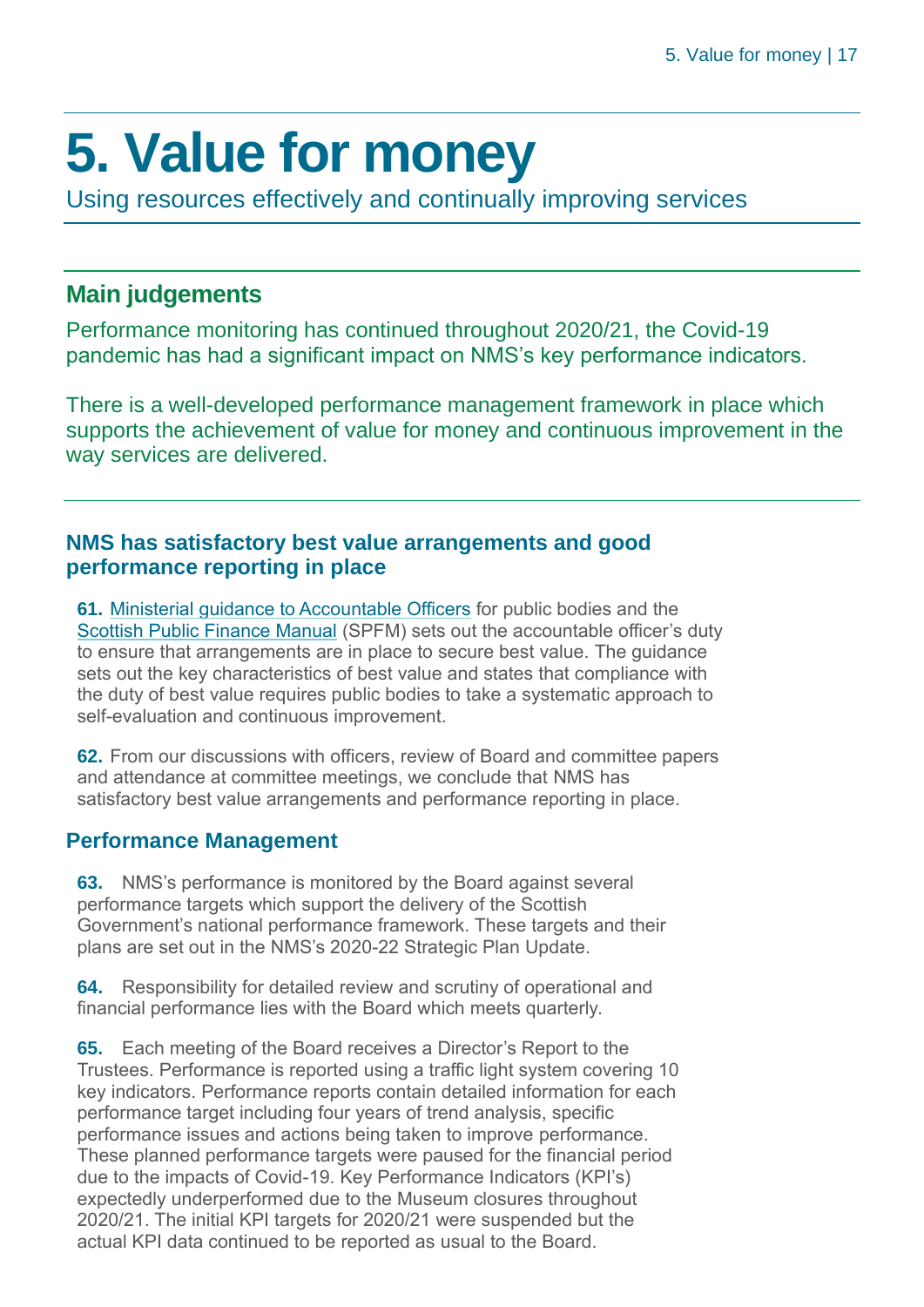**66.** We concluded that NMS has a good performance management framework in place which supports the achievement of value for money and continuous improvement in the way services are delivered.

#### **National performance audit reports**

**67.** Audit Scotland carries out a national performance audit programme on behalf of the Accounts Commission and the Auditor General for Scotland. In 2020/21 a number of reports were published which may be of interest to the NMS. These are outlined in [Appendix 4.](#page-25-0)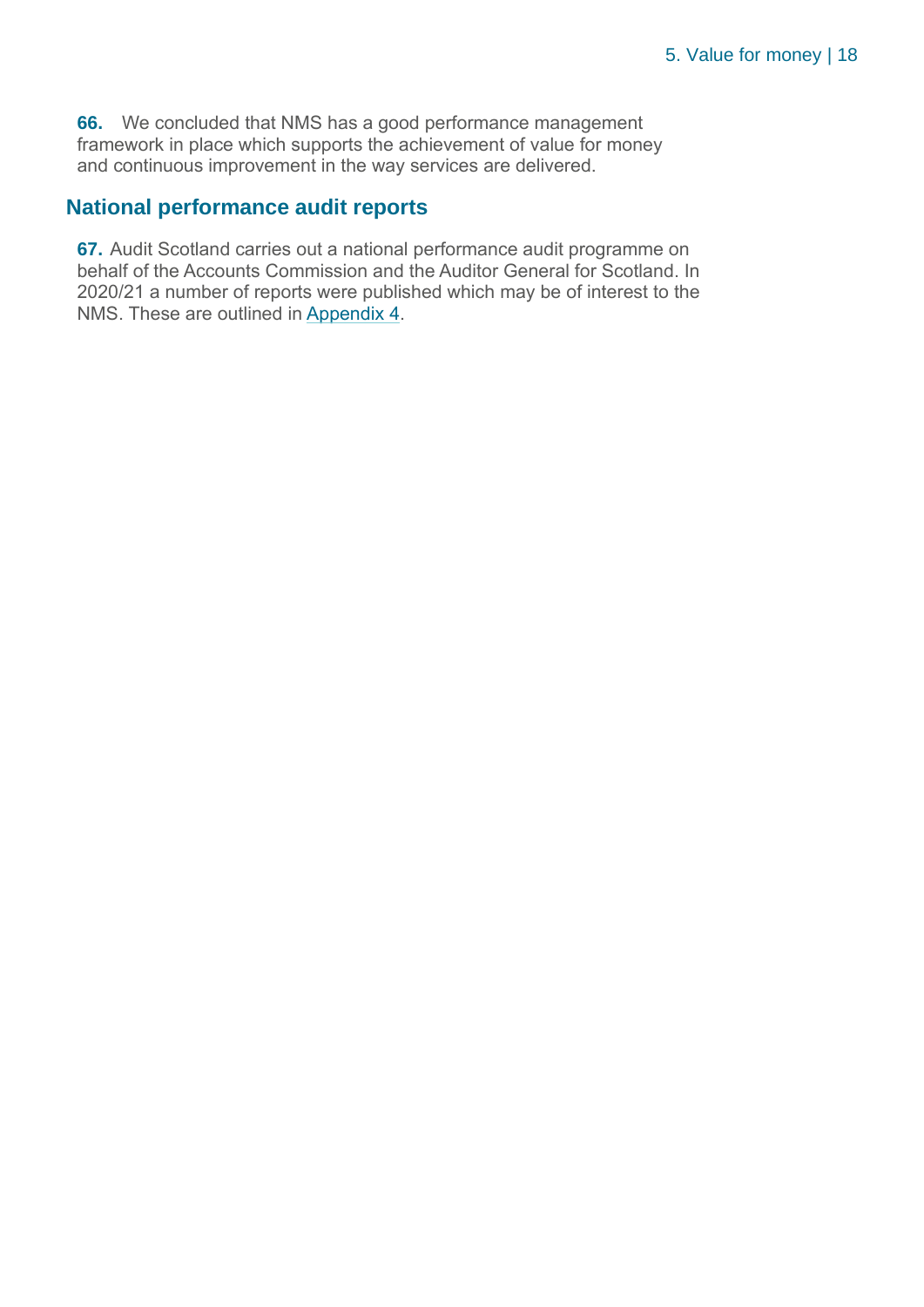### <span id="page-18-0"></span>**Appendix 1. Action plan 2020/21**

#### **2020/21 recommendations**

| <b>Issue/risk</b>                                                                                                                                                                 | <b>Recommendation</b>                                                                                                                | <b>Agreed management</b><br>action/timing                                                                                                                                                                                              |
|-----------------------------------------------------------------------------------------------------------------------------------------------------------------------------------|--------------------------------------------------------------------------------------------------------------------------------------|----------------------------------------------------------------------------------------------------------------------------------------------------------------------------------------------------------------------------------------|
| 1. Journal Authorisation<br>We identified through our<br>journals testing that there<br>was no evidence of<br>secondary review of journals<br>prepared by the Head of<br>Finance. | An independent review of<br>journals on a monthly basis<br>should be completed and<br>evidenced by a senior officer.<br>Paragraph 38 | <b>Agreed action: Each month</b><br>the Head of Finance will<br>email the journals<br>spreadsheet for the month to<br>the Director of Finance,<br>Planning & ICT who will<br>evidence approval of the<br>Head of Finance's journals by |
| <b>Risk</b>                                                                                                                                                                       |                                                                                                                                      | emailed reply.                                                                                                                                                                                                                         |
| There is a risk that journals<br>are entered in error and not<br>identified by secondary<br>review.                                                                               |                                                                                                                                      | <b>Responsible officer:</b><br>Director of Finance, Planning<br>& ICT and Head of Finance                                                                                                                                              |
|                                                                                                                                                                                   |                                                                                                                                      | Agreed date: 1 April 2021                                                                                                                                                                                                              |

#### **Follow-up of prior year recommendations**

identified by management.

| <b>Issue/risk</b>                                                                                                                                                                                                                                                       | <b>Recommendation</b>                                                                                                                                                                                                                                                                         | <b>Agreed management</b><br>action/timing                                                                                                                                                                                                       |
|-------------------------------------------------------------------------------------------------------------------------------------------------------------------------------------------------------------------------------------------------------------------------|-----------------------------------------------------------------------------------------------------------------------------------------------------------------------------------------------------------------------------------------------------------------------------------------------|-------------------------------------------------------------------------------------------------------------------------------------------------------------------------------------------------------------------------------------------------|
| 2. Purchase Orders<br>As part of our interim testing,<br>we identified a weakness in<br>the purchase order system.<br>Purchase Orders can be<br>raised and approved by the<br>same individual.<br><b>Risk</b><br>There is a risk that purchase<br>orders are raised and | NMS should implement a<br>process to investigate all<br>purchase orders raised and<br>approved by the same<br>individual. This should be<br>completed on a frequent<br>basis and have a secondary<br>review. Staff should be<br>reminded not to raise and<br>self-approve purchase<br>orders. | <b>Complete</b><br>As part of our audit work we<br>reviewed the controls in place<br>around this area. Our testing<br>confirmed NMS have<br>continued to use this process<br>throughout 2020/21 and this<br>has reduced the associated<br>risk. |
| approved in error and not                                                                                                                                                                                                                                               |                                                                                                                                                                                                                                                                                               |                                                                                                                                                                                                                                                 |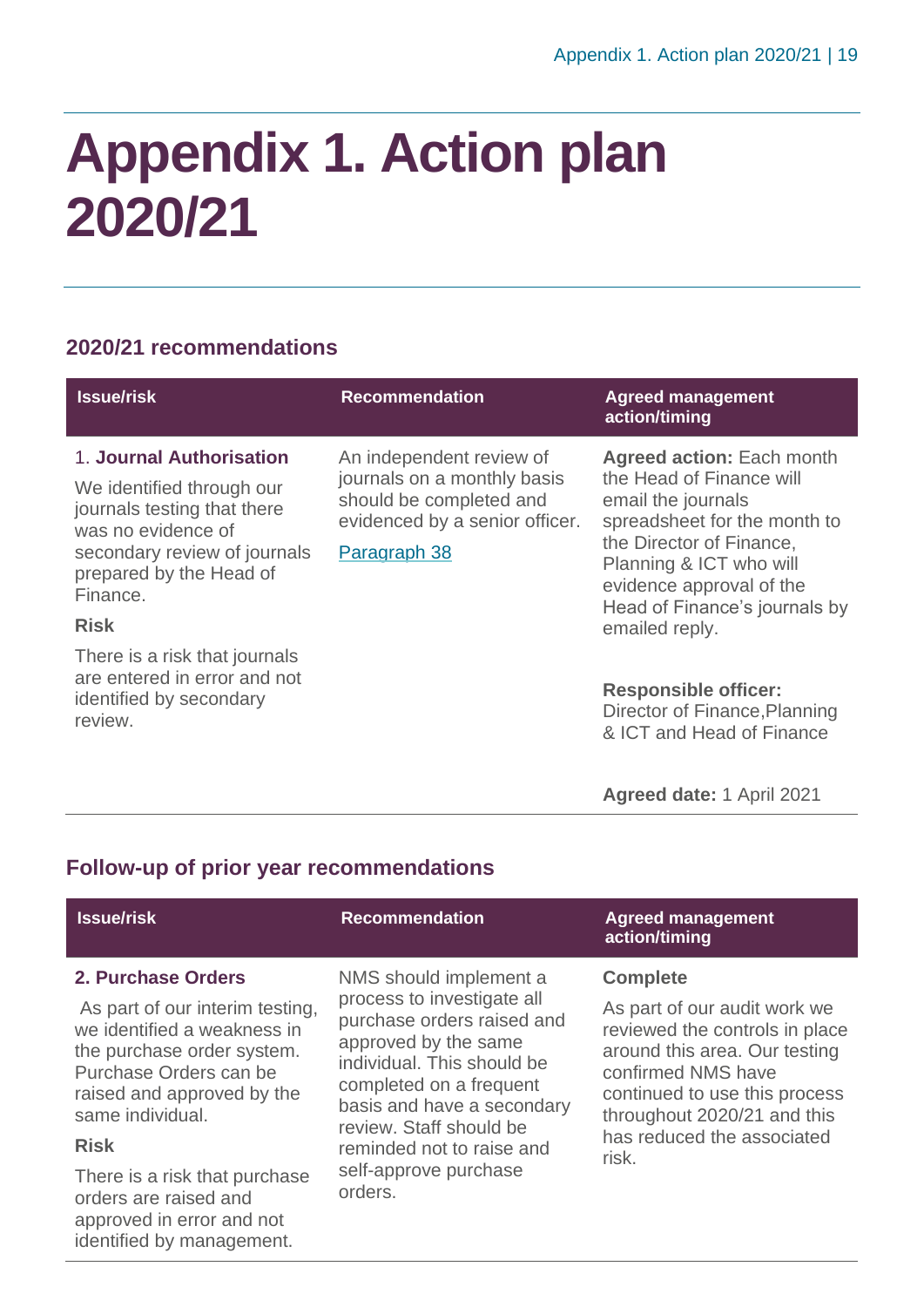| <b>Issue/risk</b>                                                                                                                                                                                                                                                                        | <b>Recommendation</b>                                                                                    | <b>Agreed management</b><br>action/timing                                                                                                                                                                                                                                                                               |
|------------------------------------------------------------------------------------------------------------------------------------------------------------------------------------------------------------------------------------------------------------------------------------------|----------------------------------------------------------------------------------------------------------|-------------------------------------------------------------------------------------------------------------------------------------------------------------------------------------------------------------------------------------------------------------------------------------------------------------------------|
|                                                                                                                                                                                                                                                                                          |                                                                                                          |                                                                                                                                                                                                                                                                                                                         |
| 3. Segregation of duty -<br>bank reconciliations                                                                                                                                                                                                                                         | <b>Bank reconciliations should</b><br>be reviewed and evidenced<br>by a second officer.                  | <b>Complete</b><br>Bank reconciliations are now                                                                                                                                                                                                                                                                         |
| We identified that, due to staff<br>shortages, the finance<br>manager is preparing bank<br>reconciliations which are not<br>reviewed by another officer.                                                                                                                                 |                                                                                                          | reviewed and evidenced by a<br>second officer.                                                                                                                                                                                                                                                                          |
| <b>Risk</b>                                                                                                                                                                                                                                                                              |                                                                                                          |                                                                                                                                                                                                                                                                                                                         |
| There is a risk that, without<br>oversight, errors may go<br>unnoticed in the process.                                                                                                                                                                                                   |                                                                                                          |                                                                                                                                                                                                                                                                                                                         |
|                                                                                                                                                                                                                                                                                          | Training should be                                                                                       |                                                                                                                                                                                                                                                                                                                         |
| 4. Procurement training for<br>staff                                                                                                                                                                                                                                                     | considered for relevant staff                                                                            | <b>In Progress</b>                                                                                                                                                                                                                                                                                                      |
| We concluded that<br>arrangements for preventing<br>fraud and corruption in the<br>procurement function are<br>appropriate, but NMS should<br>consider providing training<br>and raising awareness of<br>best practice to relevant staff.                                                | to ensure the procurement<br>processes are followed<br>appropriately.                                    | Head of Finance advised she<br>had attended virtual<br>procurement training at<br><b>Public Contracts Scotland,</b><br>noting the processes<br>between both are<br>interchangeable. She is<br>working closely with the<br><b>Training Manager to arrange</b>                                                            |
| <b>Risk</b>                                                                                                                                                                                                                                                                              |                                                                                                          | procurement training for all<br>required staff during 2021/22                                                                                                                                                                                                                                                           |
| There is a risk that staff do<br>not follow the most up to date<br>procurement guidance and                                                                                                                                                                                              |                                                                                                          | but due to the ongoing<br>restrictions this has not been<br>possible thus far.                                                                                                                                                                                                                                          |
| best practice if regular<br>training is not provided.                                                                                                                                                                                                                                    |                                                                                                          | <b>Responsible Officer: Head</b><br>of Finance                                                                                                                                                                                                                                                                          |
|                                                                                                                                                                                                                                                                                          |                                                                                                          | <b>Revised Date: August 2021</b>                                                                                                                                                                                                                                                                                        |
| 5. Budget forecasts require                                                                                                                                                                                                                                                              | <b>Budget forecasts should</b>                                                                           | <b>Complete</b>                                                                                                                                                                                                                                                                                                         |
| revision<br>NMS has financial<br>forecasts for the next three<br>financial years (up to<br>2022/23). We recommend<br>management continue to<br>revise and update these<br>forecasts to determine the<br>financial impact of the<br>Covid-19 pandemic, as the<br>outlook becomes clearer. | continue to be revised to<br>determine the financial<br>impact of Covid-19 on NMS<br>in the medium term. | The most recent annual<br>budget for 2021/22 was<br>presented to the Board on 24<br>March 2021. This showed<br>adequate consideration of the<br>potential impact of Covid-19<br>on the financial position of<br>NMS in future years and<br>produced conservative<br>estimations of income based<br>on the assumption of |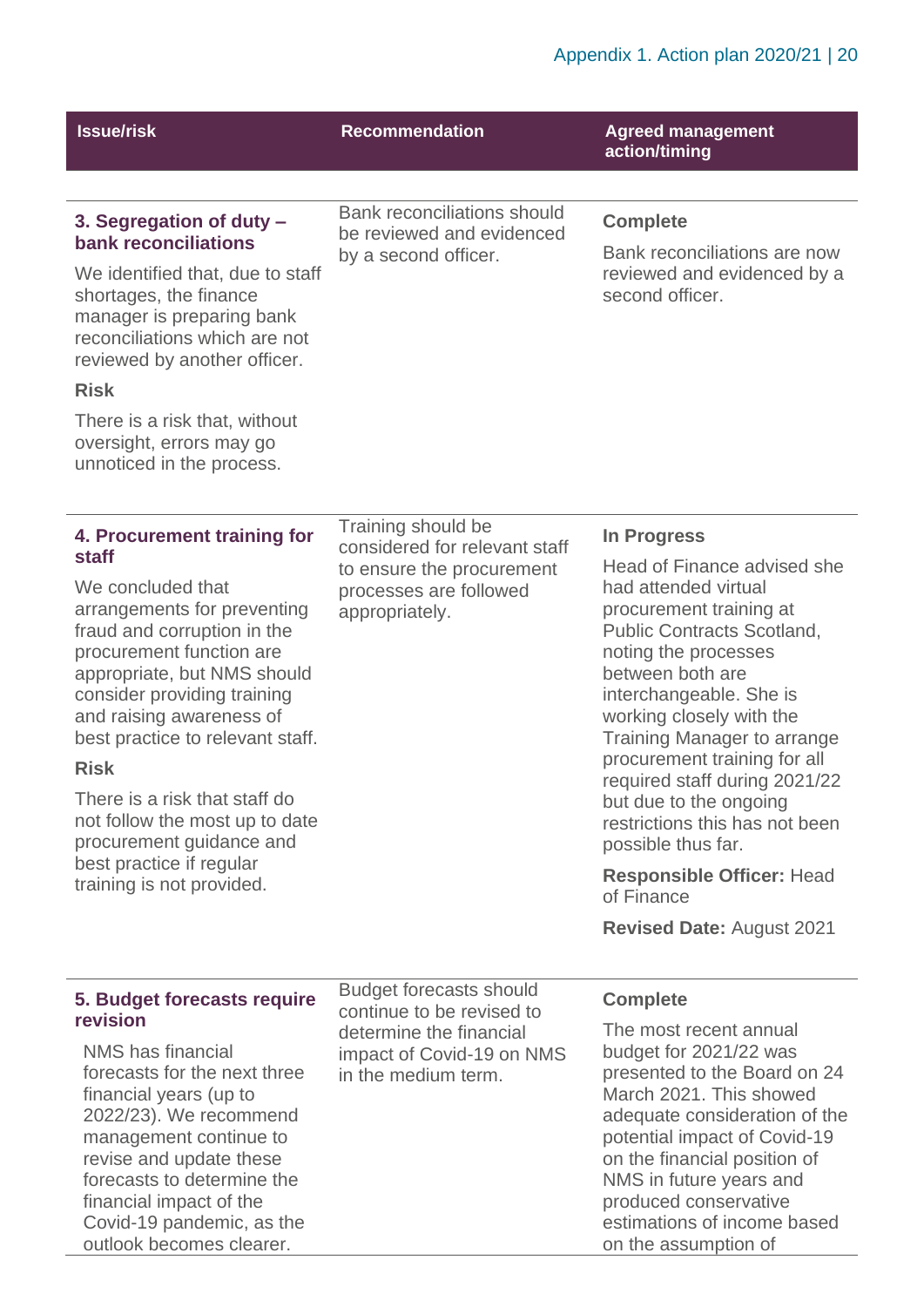| <b>Issue/risk</b>                                                                                                                   | <b>Recommendation</b> | <b>Agreed management</b><br>action/timing                                                                                                                                               |
|-------------------------------------------------------------------------------------------------------------------------------------|-----------------------|-----------------------------------------------------------------------------------------------------------------------------------------------------------------------------------------|
| <b>Risk</b><br>There is a risk that NMS's<br>financial sustainability will<br>be adversely affected by<br>Covid-19 in future years. |                       | continued disruption.<br>Although we consider this<br>issue closed, continued<br>monitoring and adaptation is<br>required by NMS to address<br>the continually shifting<br>environment. |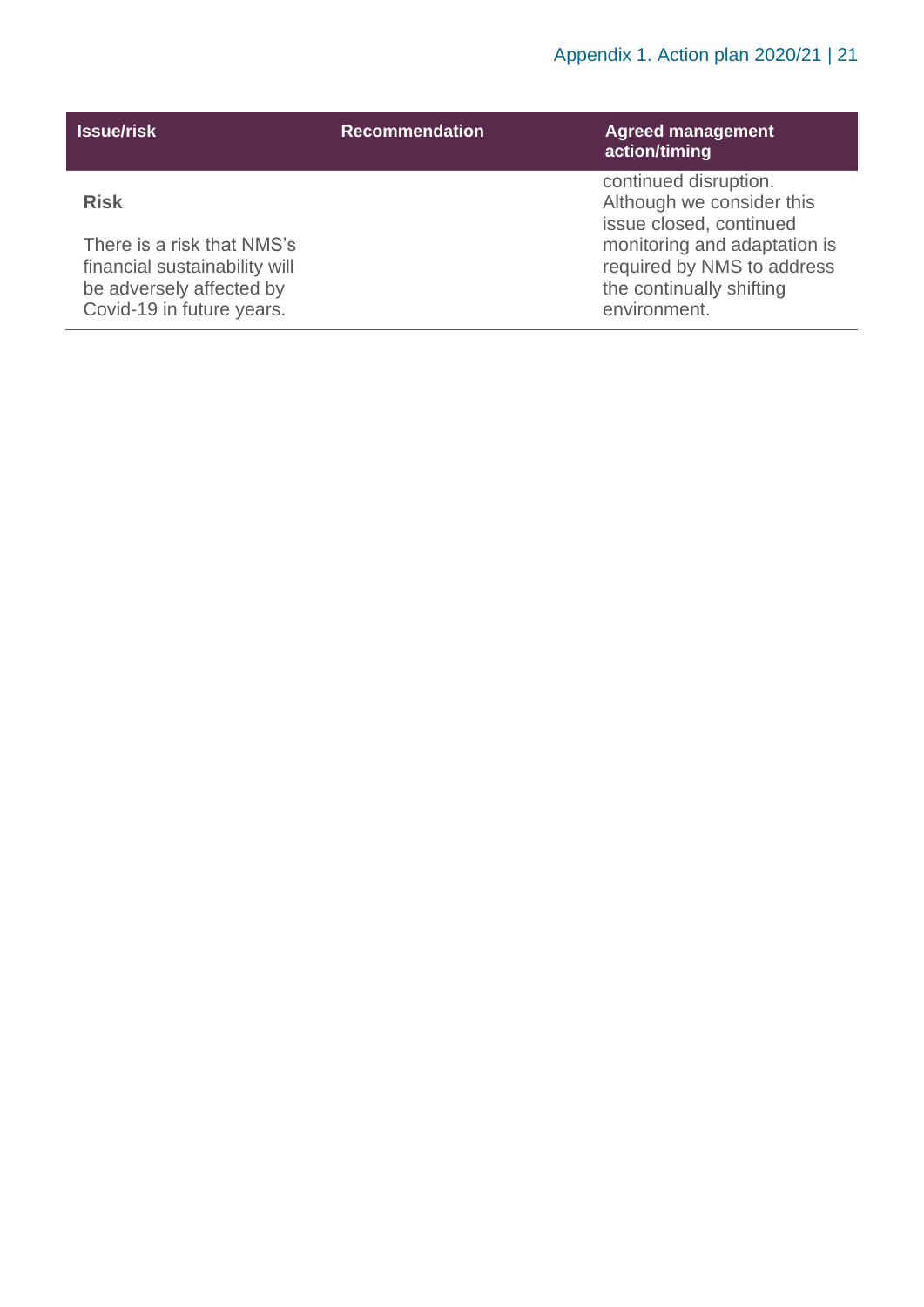### <span id="page-21-0"></span>**Appendix 2. Significant audit risks**

The table below sets out the audit risks we identified on the 2020/21 audit and how we addressed each risk in arriving at our conclusion. The risks are categorised between those where there is a risk of material misstatement in the financial statements and those relating to our wider responsibility under the [Code of Audit Practice 2016.](http://www.audit-scotland.gov.uk/report/code-of-audit-practice-2016)

#### <span id="page-21-1"></span>**Risks of material misstatement in the financial statements**

| <b>Audit risk</b>                                                                                                                                                                                                   | <b>Assurance procedure</b>                                                                 | <b>Results and conclusions</b>                                                                                                                                                                               |
|---------------------------------------------------------------------------------------------------------------------------------------------------------------------------------------------------------------------|--------------------------------------------------------------------------------------------|--------------------------------------------------------------------------------------------------------------------------------------------------------------------------------------------------------------|
| 1. Risk of material<br>misstatement caused by<br>management override of<br>controls                                                                                                                                 | Owing to the nature of this<br>risk, assurances from<br>management are not<br>applicable.  | <b>Results:</b> We tested a sample<br>of journal entries and agreed<br>to source documentations.<br>There were no issues to<br>report.                                                                       |
| Although we have not<br>identified any specific risks of<br>management override of<br>controls relating to NMS,<br><b>Auditing Standards require</b><br>that audits are planned to<br>consider the risk of material |                                                                                            | We reviewed the accounting<br>policies and estimates<br>applied in the financial<br>statements. We concluded<br>that these were appropriate<br>for NMS.                                                      |
| misstatement in the financial<br>statements caused by fraud,<br>which is presumed to be a<br>significant risk in any audit.                                                                                         |                                                                                            | We carried out testing of<br>creditor and debtor balances<br>to ensure they were valid and<br>posted to the correct financial                                                                                |
| This includes the risk of fraud<br>due to the management                                                                                                                                                            |                                                                                            | year. There were no matters<br>to report.                                                                                                                                                                    |
| override of controls.                                                                                                                                                                                               |                                                                                            | <b>Conclusion: Satisfactory</b>                                                                                                                                                                              |
| 2. Risk of material<br>misstatement caused by<br>fraud in revenue                                                                                                                                                   | Effective budget monitoring<br>and control by management.<br>Participation in the National | <b>Results:</b> Sample testing of<br>income and expenditure<br>transactions was satisfactory.                                                                                                                |
| recognition and<br>expenditure recognition                                                                                                                                                                          | Fraud Initiative.                                                                          | We assessed the controls in<br>place for both income and                                                                                                                                                     |
| NMS receives income and<br>donations from various<br>sources, in addition to<br>Scottish Government funding.<br>The extent and complexity of<br>income means that, in<br>accordance with ISA240,                    |                                                                                            | expenditure recognition and<br>undertook substantive testing<br>of material year end<br>balances. No issues were<br>identified, and we were able<br>to conclude that controls<br>were operating effectively. |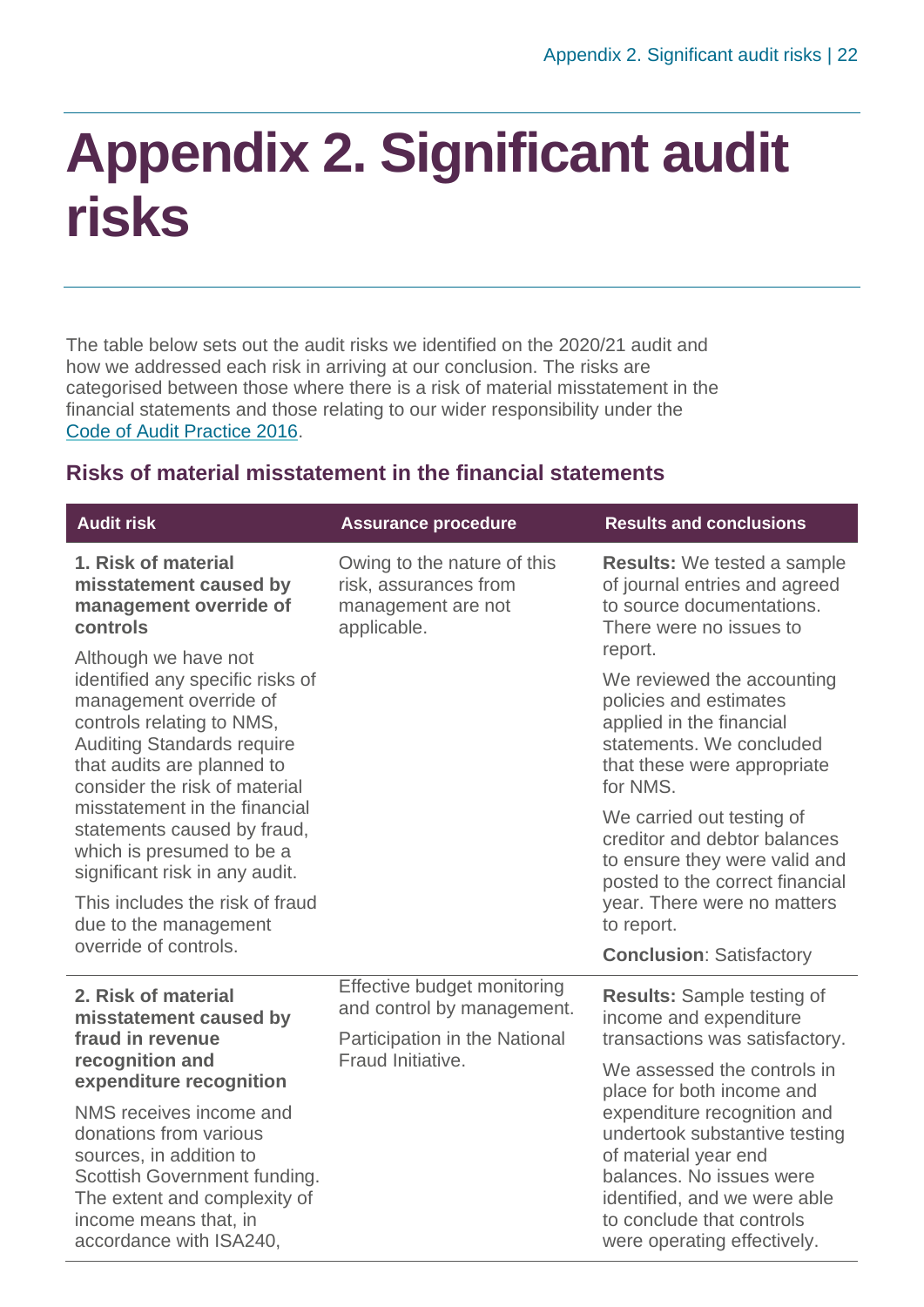**Audit risk Assurance procedure Results and conclusions**

**Conclusion:** Satisfactory

there is an inherent risk of fraud which requires an audit response. The Code of Audit Practice expands the ISA assumption to advise there is also a risk of fraud over aspects of expenditure, for public sector bodies.

#### **3. Estimation and judgements**

There is a significant degree of subjectivity in the measurement and valuation of the material account areas of non-current assets and liabilities.

This subjectivity represents an increased risk of misstatement in the financial statements.

Effective budget monitoring and control by management.

Regular reporting to the Board, Audit and Risk Committee and Corporate Management Team.

RICS approved indexation factors for the valuation of land and buildings are applied in the years where a full revaluation is not undertaken.

Effective budget monitoring and control by management. Regular reporting to the Board, Audit and Risk Committee and Corporate Management Team.

RICS approved indexation factors for the valuation of land and buildings are applied in the years where a full revaluation is not undertaken.

**Results:** We reviewed the indexation calculation which was applied to NMS's buildings and found that the figures being used were out of date. This was causing a revaluation increase in the accounts, whereas more up to date figures were showing a reduction in value. See [Exhibit 2.](#page-7-0)

**Conclusion:** Satisfactory

#### **Risks identified from the auditor's wider responsibility under the Code of Audit Practice**

| <b>Audit risk</b>                                            | <b>Assurance procedure</b>                                      | <b>Results and conclusions</b>                             |
|--------------------------------------------------------------|-----------------------------------------------------------------|------------------------------------------------------------|
| <b>4. Financial sustainability</b>                           | Effective budget monitoring<br>and control by the finance       | Results: We have discussed<br>financial sustainability and |
| NMS, like other public sector<br>bodies, face challenges and | team.                                                           | ongoing financial pressures<br>with management and         |
| uncertainty over future<br>funding allocations. The main     | Regular financial reporting to<br>the Board, Finance, Audit and | reviewed budgets and                                       |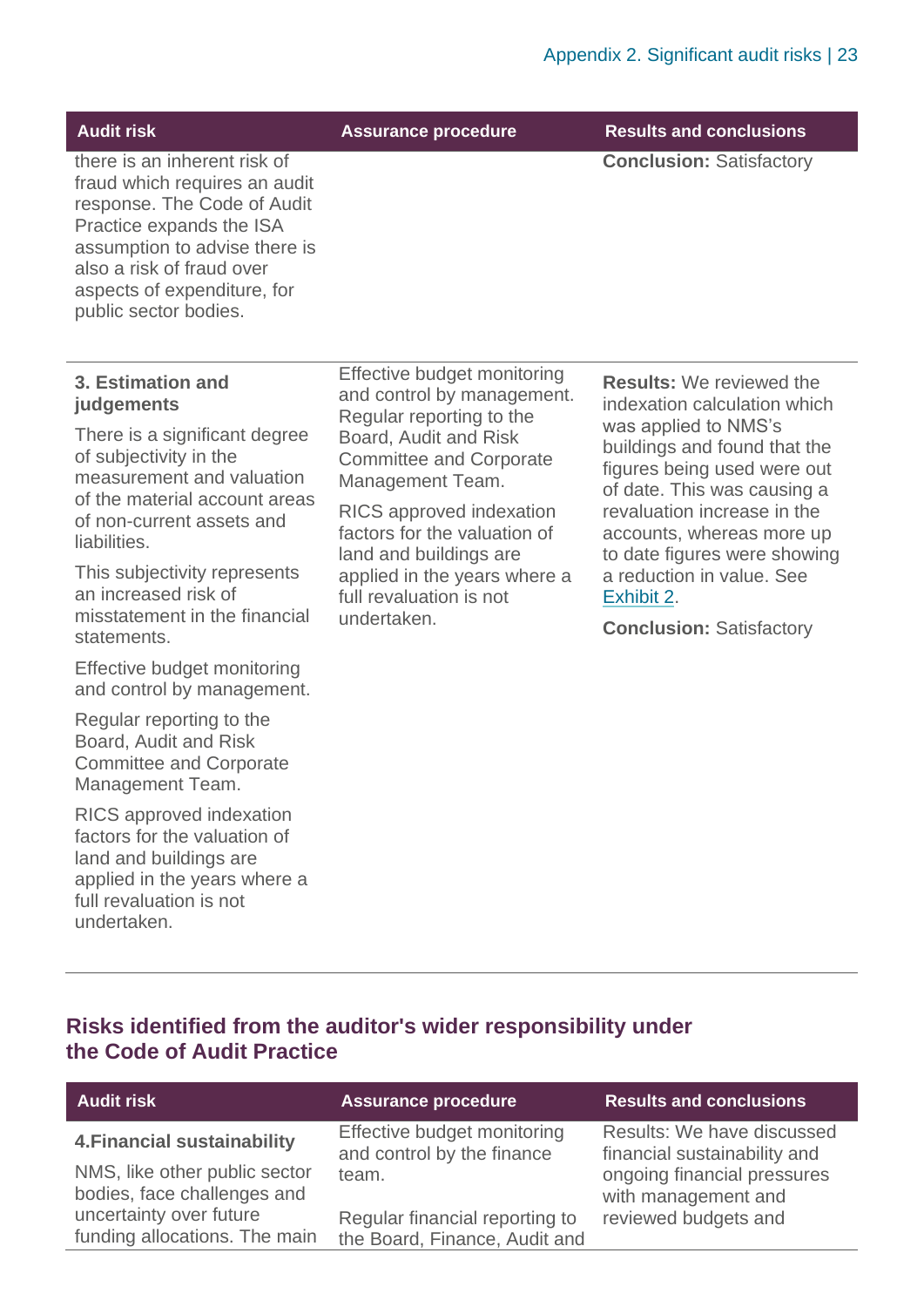| <b>Audit risk</b>                                                                                                                                                                                                                                                                                   | <b>Assurance procedure</b>                                                          | <b>Results and conclusions</b>                                                                                         |
|-----------------------------------------------------------------------------------------------------------------------------------------------------------------------------------------------------------------------------------------------------------------------------------------------------|-------------------------------------------------------------------------------------|------------------------------------------------------------------------------------------------------------------------|
| financial target for NMS is to<br>maintain a stable and                                                                                                                                                                                                                                             | <b>Risk Committees and</b><br><b>Corporate Management</b>                           | forecasts for 2021/22 and<br>beyond.                                                                                   |
| sustainable financial<br>environment and adequate<br>financial outturn for the year,<br>compared to the budget<br>allocated by Scottish                                                                                                                                                             | Team.<br>Ongoing communication with<br>the Scottish Government<br>sponsor division. | Conclusions: One issue was<br>identified with cut off testing.<br>No other errors were<br>identified. See Paragraph 24 |
| Minsters. NMS are projecting<br>a surplus for 2020/21.                                                                                                                                                                                                                                              | A 3-year financial forecast is                                                      |                                                                                                                        |
| Although NMS are on course<br>to meet its financial target in<br>2020/21, the organisation<br>continues to face a risk over<br>its financial sustainability in<br>the coming years due to<br>uncertainty over future<br>funding allocations and the<br>impact of Covid-19 on its<br>income sources. | produced by the finance team<br>which includes scenario<br>planning.                |                                                                                                                        |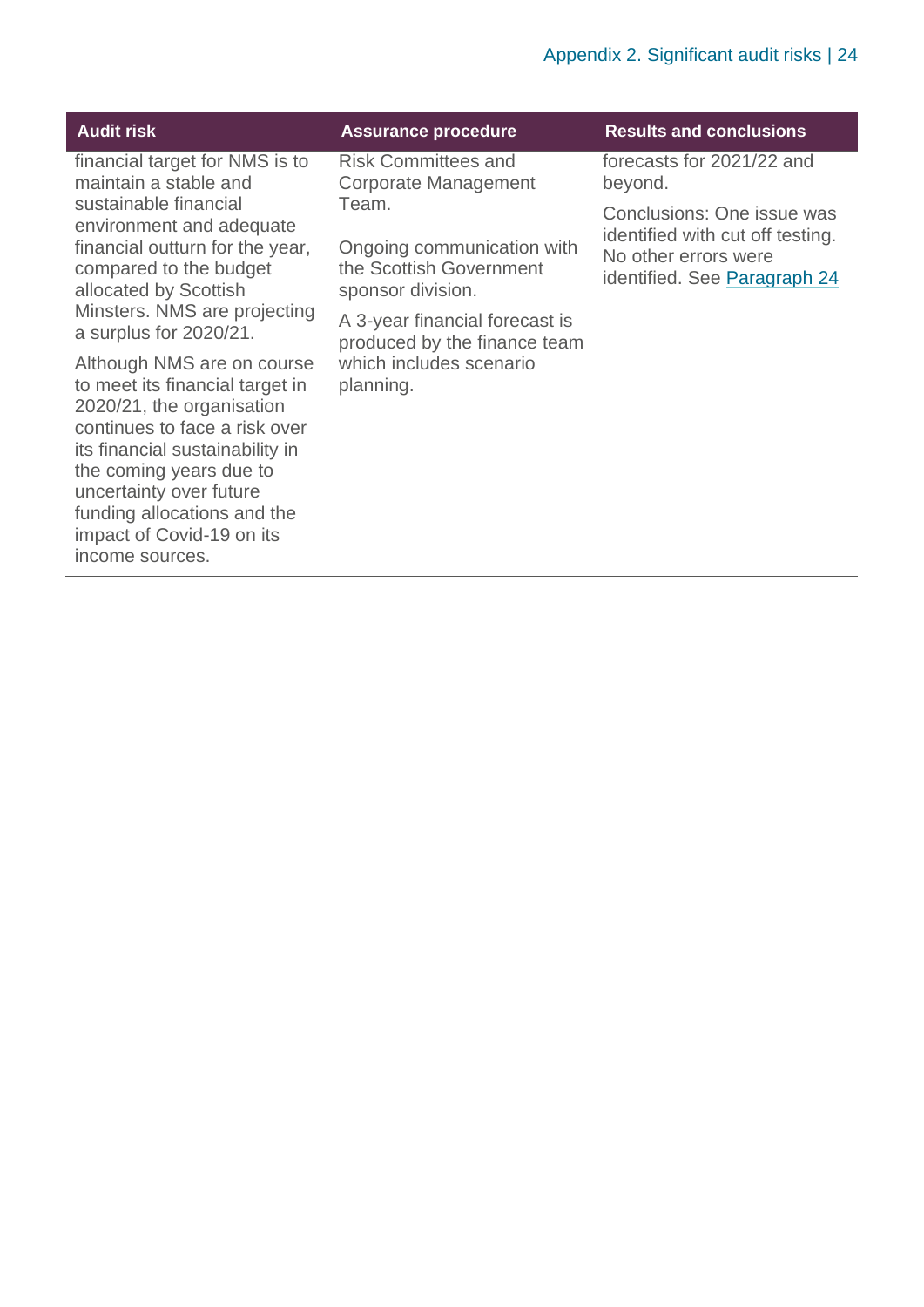### <span id="page-24-0"></span>**Appendix 3. Summary of uncorrected misstatements**

We report all uncorrected misstatements in the annual report and accounts that are individually greater than our reporting threshold of £40k.

The table below summarises uncorrected misstatements that were noted during our audit testing and were not corrected in the financial statements. Cumulatively these errors are below our performance materiality level as explained in [Exhibit](#page-7-0) 2. We are satisfied that these errors do not have a material impact on the financial statements.

| <b>Account areas</b> | <b>Comprehensive income</b><br>and expenditure statement |            | <b>Balance sheet</b> |            |
|----------------------|----------------------------------------------------------|------------|----------------------|------------|
|                      | Dr<br>£000                                               | Cr<br>£000 | Dr<br>£000           | Cr<br>£000 |
| 1. Accruals          |                                                          |            |                      | (44)       |
| Expenditure          | 44                                                       |            |                      |            |
| <b>Net impact</b>    | 44                                                       |            |                      |            |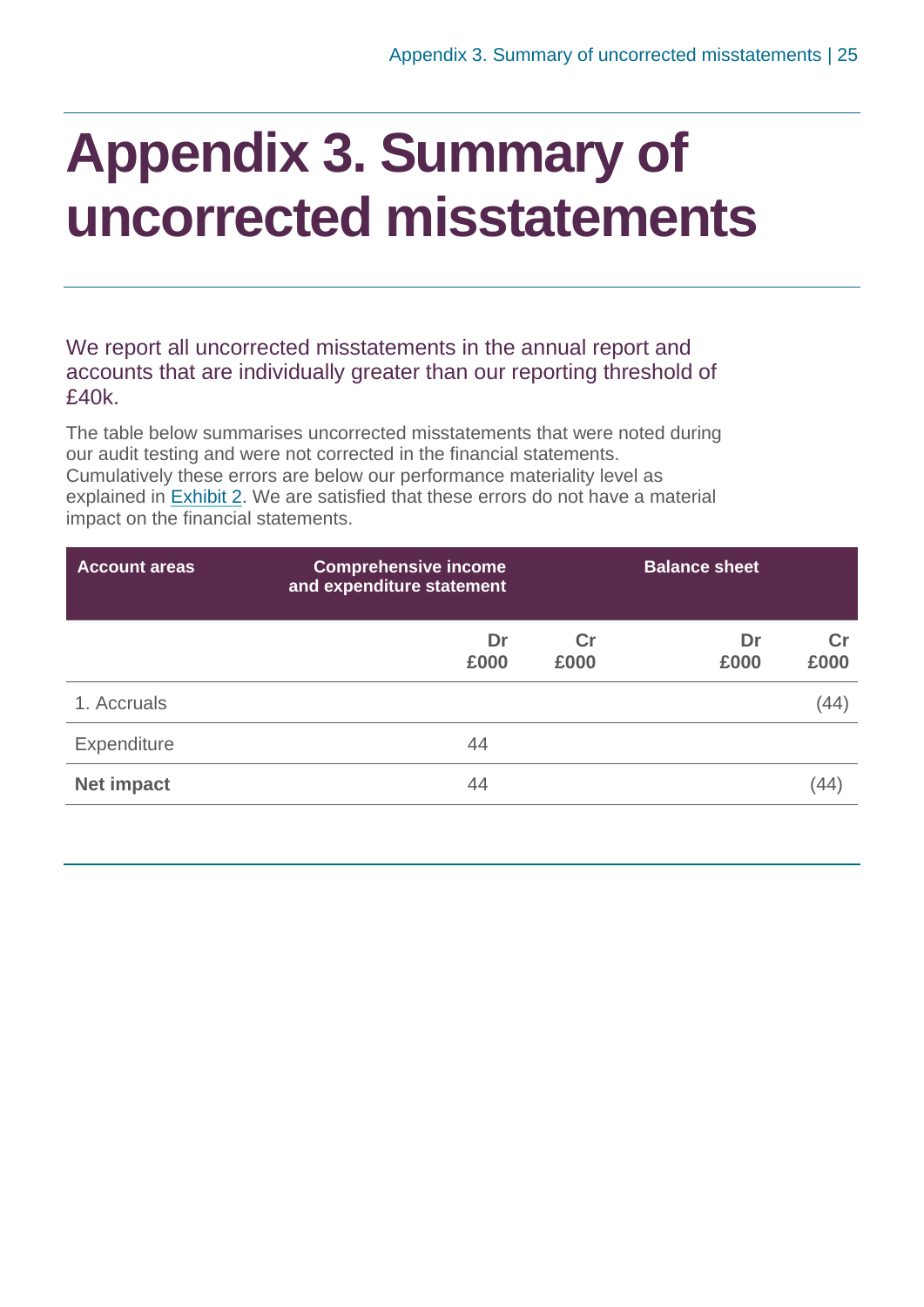### <span id="page-25-0"></span>**Appendix 4. Summary of 2020/21 national performance reports**

April [Affordable housing](https://www.audit-scotland.gov.uk/report/affordable-housing)

June [Highlands and Islands Enterprise: Management of Cairngorm mountain and](https://www.audit-scotland.gov.uk/report/highlands-and-islands-enterprise-management-of-cairngorm-mountain-and-funicular-railway)  [funicular railway](https://www.audit-scotland.gov.uk/report/highlands-and-islands-enterprise-management-of-cairngorm-mountain-and-funicular-railway)

[Local government in Scotland Overview 2020](https://www.audit-scotland.gov.uk/report/local-government-in-scotland-overview-2020)

July [The National Fraud Initiative in Scotland 2018/19](https://www.audit-scotland.gov.uk/report/the-national-fraud-initiative-in-scotland-201819)

**January** [Digital progress in local government](https://www.audit-scotland.gov.uk/report/digital-progress-in-local-government) [Local government in Scotland: Financial overview 2019/20](https://www.audit-scotland.gov.uk/report/local-government-in-scotland-financial-overview-201920)

February [NHS in Scotland 2020](https://www.audit-scotland.gov.uk/report/nhs-in-scotland-2020)

March [Improving outcomes for young people through school education](https://www.audit-scotland.gov.uk/report/improving-outcomes-for-young-people-through-school-education)